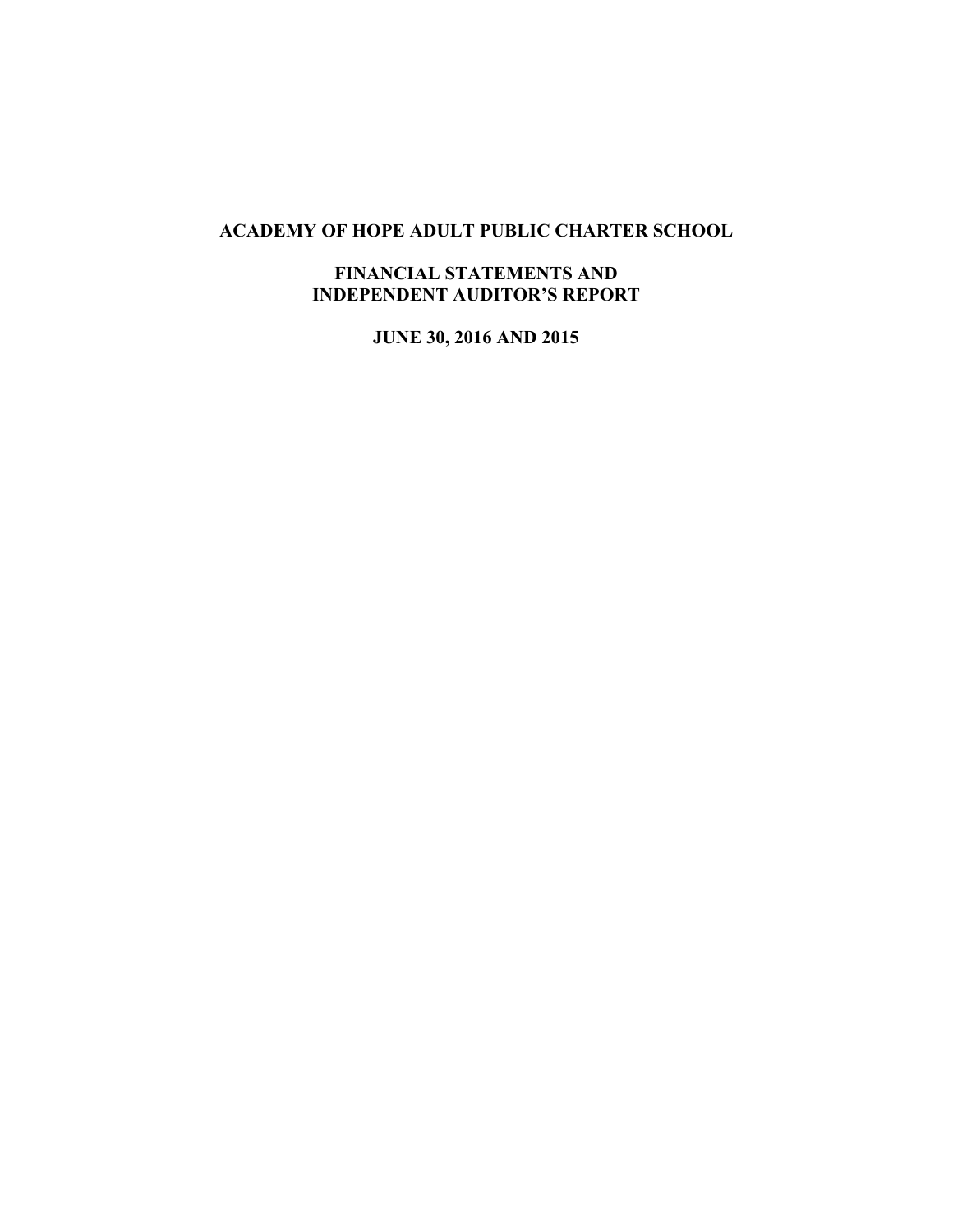# **TABLE OF CONTENTS**

|                                                                                                                                                   | Page No.       |
|---------------------------------------------------------------------------------------------------------------------------------------------------|----------------|
| <b>INDEPENDENT AUDITOR'S REPORT</b>                                                                                                               | $1 - 2$        |
| <b>FINANCIAL STATEMENTS:</b>                                                                                                                      |                |
| <b>Statements of Financial Position</b>                                                                                                           | 3              |
| Statement of Activities, Year Ended June 30, 2016                                                                                                 | $\overline{4}$ |
| Statement of Activities, Year Ended June 30, 2015                                                                                                 | 5              |
| Statement of Functional Expenses, Year Ended June 30, 2016                                                                                        | 6              |
| Statement of Functional Expenses, Year Ended June 30, 2015                                                                                        | $\tau$         |
| <b>Statements of Cash Flows</b>                                                                                                                   | 8              |
| Notes to the Financial Statements                                                                                                                 | $9 - 17$       |
| Report on Internal Control over Financial Reporting and on Compliance<br>And Other Matters Based on an Audit of Financial Statements Performed in |                |
| Accordance with Government Auditing Standards                                                                                                     | $18 - 19$      |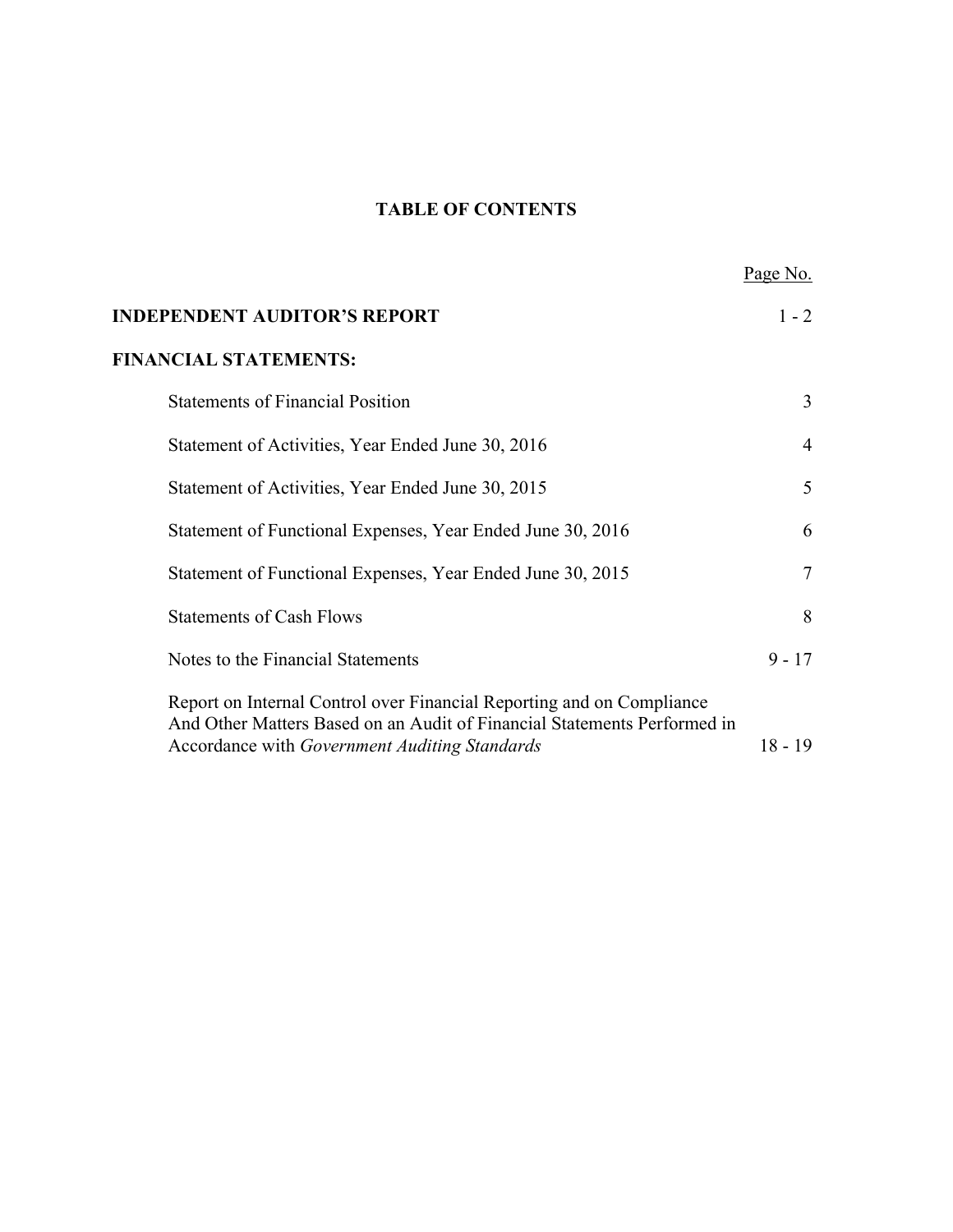

1730 Rhode Island Avenue, NW Suite 800 Washington, DC 20036 (202) 296-3306 Fax: (202) 296-0059

Independent Auditor's Report

To the Board of Trustees Academy of Hope Adult Public Charter School Washington, DC

## **Report on the Financial Statements**

We have audited the accompanying financial statements of Academy of Hope Adult Public Charter School, a non-profit organization, which comprise the statements of financial position as of June 30, 2016 and 2015, and the related statements of activities, functional expenses, and cash flows for the years then ended, and the related notes to the financial statements.

#### *Management's Responsibility for the Financial Statements*

Management is responsible for the preparation and fair presentation of these financial statements in accordance with accounting principles generally accepted in the United States of America; this includes the design, implementation, and maintenance of internal control relevant to the preparation and fair presentation of financial statements that are free from material misstatement, whether due to fraud or error.

#### *Auditor's Responsibility*

Our responsibility is to express an opinion on these financial statements based on our audits. We conducted our audits in accordance with auditing standards generally accepted in the United States of America and the standards applicable to financial audits contained in *Government Auditing Standards*, issued by the Comptroller General of the United States. Those standards require that we plan and perform the audit to obtain reasonable assurance about whether the financial statements are free from material misstatement.

An audit involves performing procedures to obtain audit evidence about the amounts and disclosures in the financial statements. The procedures selected depend on the auditor's judgment, including the assessment of risks of material misstatement of the financial statements, whether due to fraud or error. In making those risk assessments, the auditor considers internal control relevant to the entity's preparation and fair presentation of the financial statements in order to design audit procedures that are appropriate in the circumstances, but not for the purpose of expressing an opinion on the effectiveness of the entity's internal control. Accordingly, we express no such opinion. An audit also includes evaluating the appropriateness of accounting policies used and the reasonableness of significant accounting estimates made by management, as well as evaluating the overall presentation of the financial statements.

We believe that the audit evidence we have obtained is sufficient and appropriate to provide a basis for our audit opinion.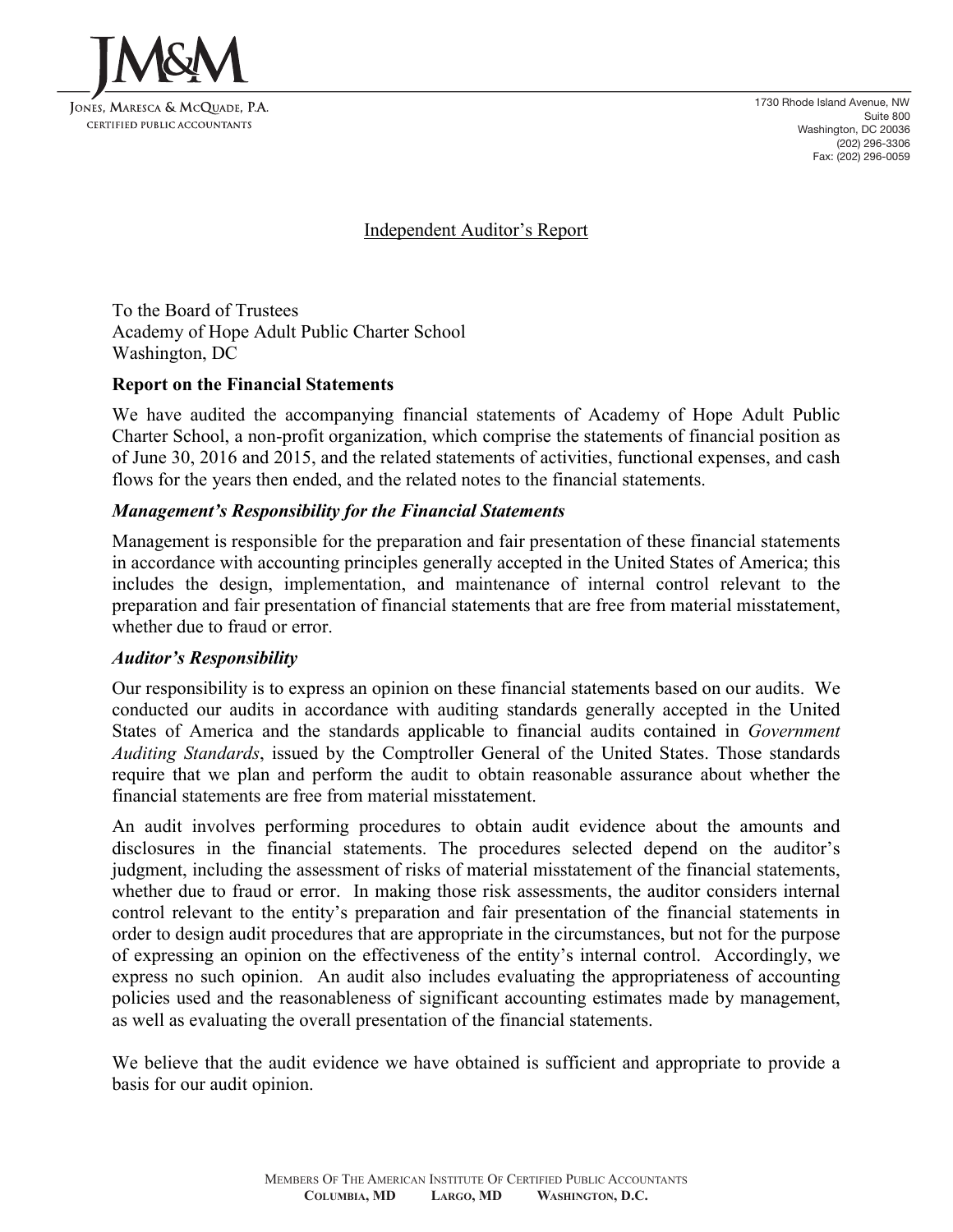Academy of Hope Adult Public Charter School Independent Auditor's Report Page Two

# *Opinion*

In our opinion, the financial statements referred to above present fairly, in all material respects, the financial position of Academy of Hope Adult Public Charter School as of June 30, 2016 and 2015, and the changes in its net assets and its cash flows for the years then ended in accordance with accounting principles generally accepted in the United States of America.

# **Other Reporting Required by** *Government Auditing Standards*

In accordance with *Government Auditing Standards*, we have also issued our report dated xxx 2016, on our consideration of Academy of Hope Adult Public Charter School's internal control over financial reporting and on our tests of its compliance with certain provisions of laws, regulations, contracts, and grant agreements and other matters. The purpose of that report is to describe the scope of our testing of internal control over financial reporting and compliance and the results of that testing, and not to provide an opinion on internal control over financial reporting or on compliance. That report is an integral part of an audit performed in accordance with *Government Auditing Standards* in considering Academy of Hope Adult Public Charter School's internal control over financial reporting and compliance.

Jam Marma & M'amade PA

Washington, DC December 12, 2016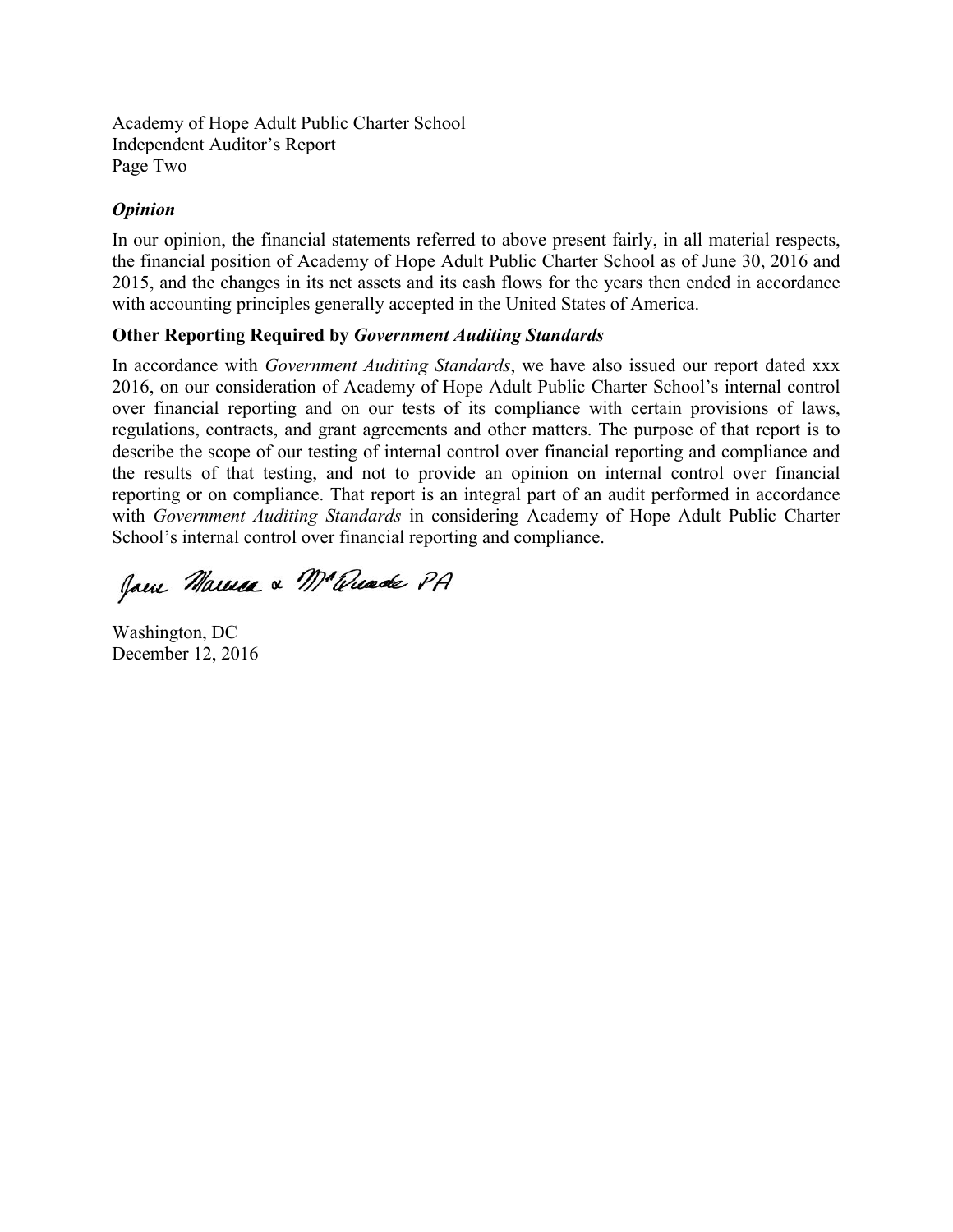## **ACADEMY OF HOPE ADULT PUBLIC CHARTER SCHOOL STATEMENTS OF FINANCIAL POSITION JUNE 30, 2016 AND 2015**

|                                                  | 2016            |    | 2015      |
|--------------------------------------------------|-----------------|----|-----------|
| <b>ASSETS</b>                                    |                 |    |           |
| <b>CURRENT ASSETS</b>                            |                 |    |           |
| Cash and cash equivalents                        | \$<br>961,184   | \$ | 754,391   |
| Accounts receivable                              | 17,463          |    | 4,663     |
| Grants receivable                                | 123,450         |    | 252,737   |
| Prepaid expenses                                 | 15,091          |    | 48,482    |
| <b>Total Current Assets</b>                      | 1,117,188       |    | 1,060,273 |
| <b>NON-CURRENT ASSETS</b>                        |                 |    |           |
| Property and equipment, net                      | 5,179,788       |    | 480,282   |
| Deposits                                         | 92,622          |    | 13,909    |
| Debt issuance costs, net                         | 113,900         |    |           |
| <b>Total Non-Current Assets</b>                  | 5,386,310       |    | 494,191   |
| <b>TOTAL ASSETS</b>                              | \$<br>6,503,498 | \$ | 1,554,464 |
|                                                  |                 |    |           |
| <b>LIABILITIES AND NET ASSETS</b>                |                 |    |           |
| <b>CURRENT LIABILITIES</b>                       |                 |    |           |
| Accounts payable                                 | \$<br>364,025   | \$ | 58,639    |
| Accrued expenses                                 | 207,449         |    | 152,262   |
| Deferred revenue                                 |                 |    | 3,125     |
| Line of credit                                   | 174,663         |    |           |
| Capital lease obligation, current portion        | 8,642           |    | 8,242     |
| Note payable, current portion                    | 43,435          |    |           |
| <b>Total Current Liabilities</b>                 | 798,214         |    | 222,268   |
| <b>LONG-TERM LIABILITIES</b>                     |                 |    |           |
| Capital lease obligation, net of current portion | 23,248          |    | 31,891    |
| Note payable, net of current portion             | 4,089,722       |    |           |
| <b>Total Long-Term Liabilities</b>               | 4,112,970       |    | 31,891    |
| <b>Total Liabilities</b>                         | 4,911,184       |    | 254,159   |
| <b>NET ASSETS</b>                                |                 |    |           |
| Unrestricted                                     | 1,511,314       |    | 944,757   |
| Temporarily restricted                           | 81,000          |    | 355,548   |
| <b>Total Net Assets</b>                          | 1,592,314       |    | 1,300,305 |
| <b>TOTAL LIABILITIES AND NET ASSETS</b>          | \$<br>6,503,498 | \$ | 1,554,464 |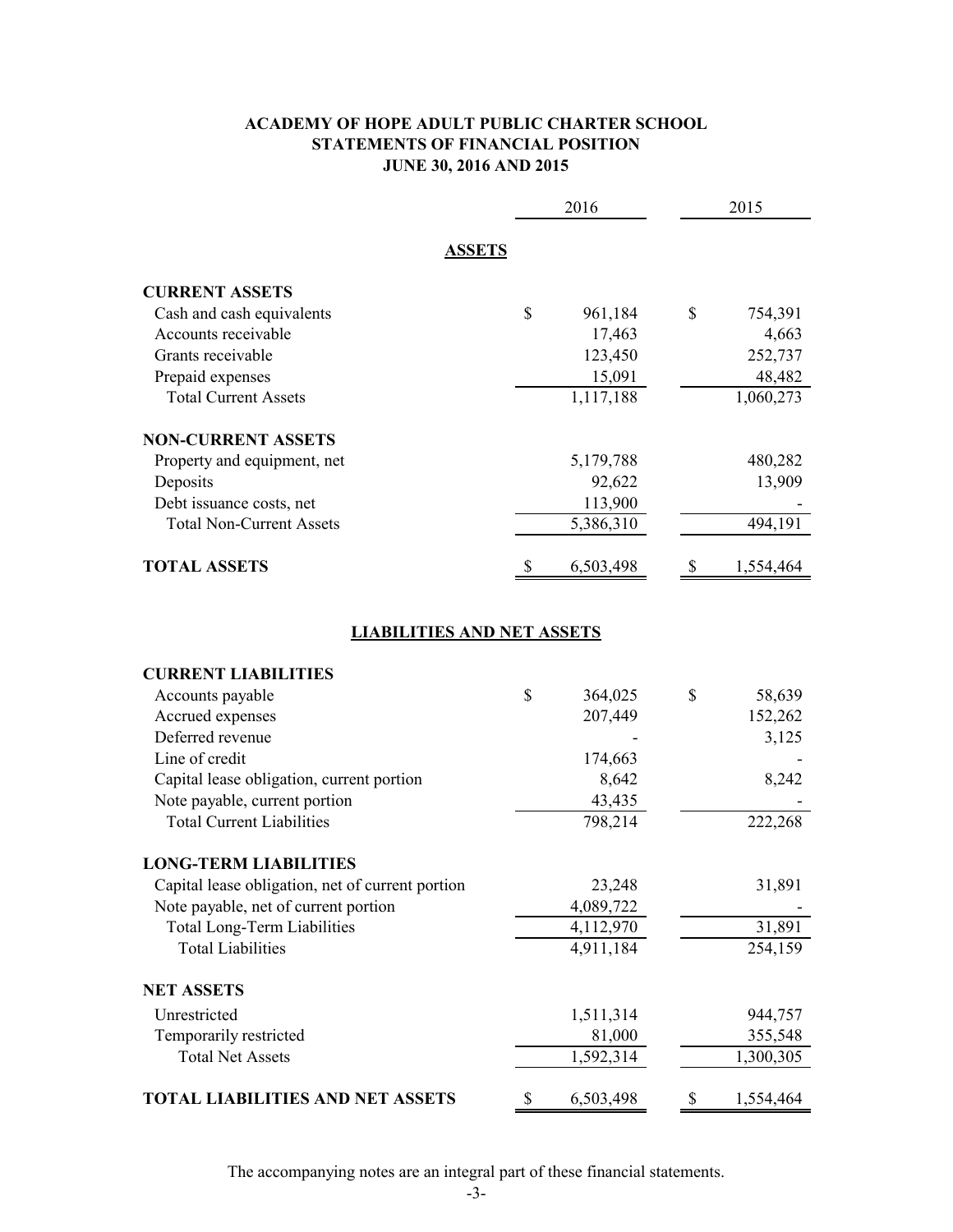# **ACADEMY OF HOPE ADULT PUBLIC CHARTER SCHOOL STATEMENT OF ACTIVITIES YEAR ENDED JUNE 30, 2016**

|                                       | Temporarily |              |              |            |              |           |
|---------------------------------------|-------------|--------------|--------------|------------|--------------|-----------|
|                                       |             | Unrestricted | Restricted   |            |              | Total     |
| <b>REVENUE AND SUPPORT</b>            |             |              |              |            |              |           |
| Per pupil appropriations              | $\mathbf S$ | 2,870,719    | $\mathbb{S}$ |            | $\mathbb{S}$ | 2,870,719 |
| Per pupil facility allowance          |             | 1,043,416    |              |            |              | 1,043,416 |
| Federal and local government grants   |             | 352,484      |              |            |              | 352,484   |
| Contributions and other grants        |             | 482,724      |              | 181,500    |              | 664,224   |
| In-kind contributions                 |             | 2,000        |              |            |              | 2,000     |
| Interest                              |             | 5,292        |              |            |              | 5,292     |
| Other income                          |             | 43,377       |              |            |              | 43,377    |
| Net assets released from restrictions |             | 456,048      |              | (456, 048) |              |           |
| <b>Total Revenue and Support</b>      |             | 5,256,060    |              | (274, 548) |              | 4,981,512 |
| <b>EXPENSES</b>                       |             |              |              |            |              |           |
| <b>Educational services</b>           |             | 3,833,245    |              |            |              | 3,833,245 |
| Support services:                     |             |              |              |            |              |           |
| Management and general                |             | 516,967      |              |            |              | 516,967   |
| Fundraising                           |             | 339,291      |              |            |              | 339,291   |
| <b>Total Support Services</b>         |             | 856,258      |              |            |              | 856,258   |
| <b>Total Expenses</b>                 |             | 4,689,503    |              |            |              | 4,689,503 |
| <b>CHANGE IN NET ASSETS</b>           |             | 566,557      |              | (274, 548) |              | 292,009   |
| NET ASSETS, beginning of year         |             | 944,757      |              | 355,548    |              | 1,300,305 |
| NET ASSETS, end of year               | \$          | 1,511,314    | \$           | 81,000     | \$           | 1,592,314 |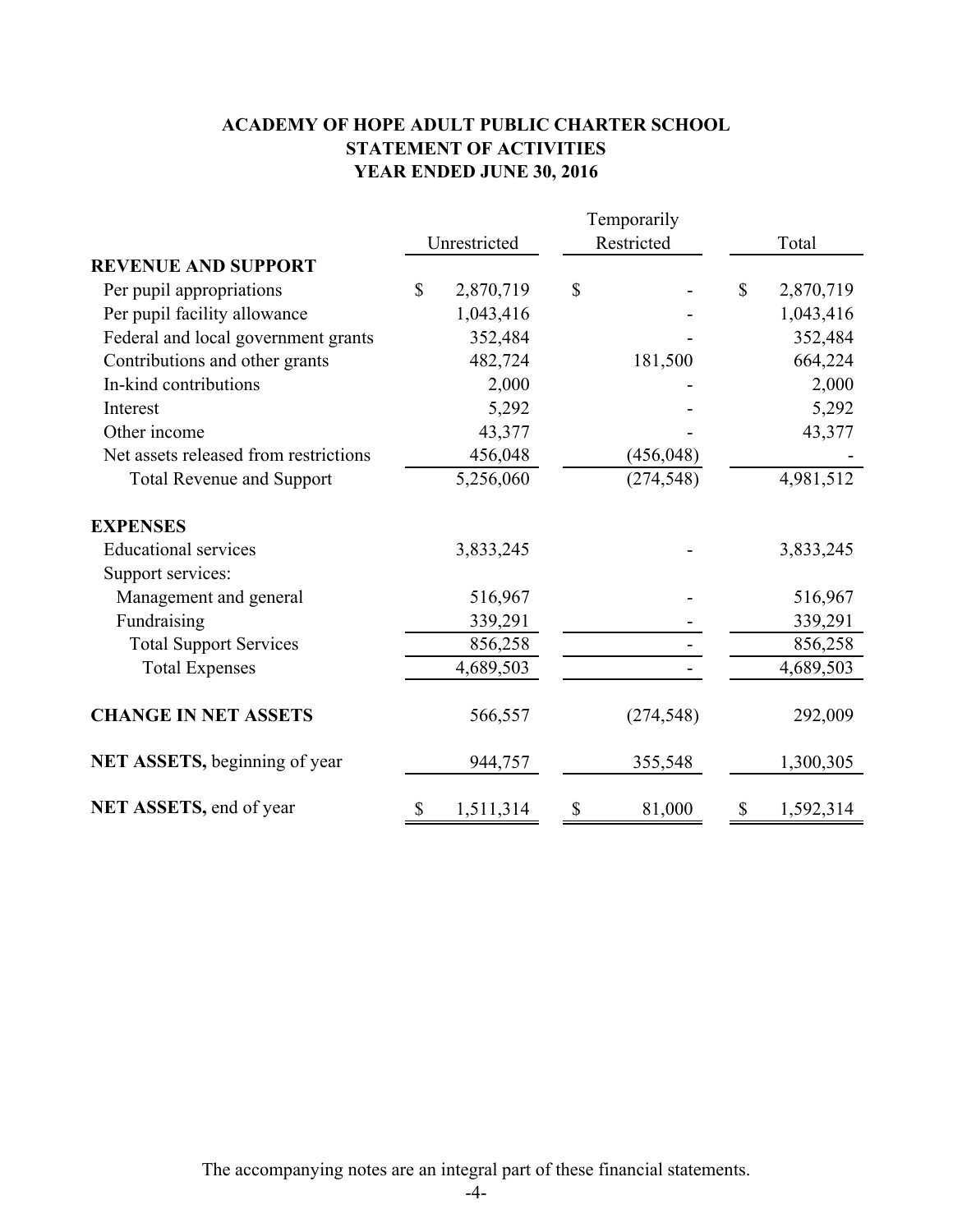# **ACADEMY OF HOPE ADULT PUBLIC CHARTER SCHOOL STATEMENT OF ACTIVITIES YEAR ENDED JUNE 30, 2015**

|                                       | Temporarily  |           |               |              |           |
|---------------------------------------|--------------|-----------|---------------|--------------|-----------|
|                                       | Unrestricted |           | Restricted    |              | Total     |
| <b>REVENUE AND SUPPORT</b>            |              |           |               |              |           |
| Per pupil appropriations              | \$           | 2,162,657 | \$            | $\mathbb{S}$ | 2,162,657 |
| Per pupil facility allowance          |              | 786,432   |               |              | 786,432   |
| Federal and local government grants   |              | 525,779   |               |              | 525,779   |
| Contributions and other grants        |              | 255,934   | 449,800       |              | 705,734   |
| In-kind contributions                 |              | 100,211   |               |              | 100,211   |
| Fundraising events                    |              | 21,744    |               |              | 21,744    |
| Loss on assets disposal               |              | (3,225)   |               |              | (3,225)   |
| Other income                          |              | 18,029    |               |              | 18,029    |
| Net assets released from restrictions |              | 768,231   | (768, 231)    |              |           |
| <b>Total Revenue and Support</b>      |              | 4,635,792 | (318, 431)    |              | 4,317,361 |
| <b>EXPENSES</b>                       |              |           |               |              |           |
| <b>Educational services</b>           |              | 3,095,103 |               |              | 3,095,103 |
| Support services:                     |              |           |               |              |           |
| Management and general                |              | 444,607   |               |              | 444,607   |
| Fundraising                           |              | 298,442   |               |              | 298,442   |
| <b>Total Support Services</b>         |              | 743,049   |               |              | 743,049   |
| <b>Total Expenses</b>                 |              | 3,838,152 |               |              | 3,838,152 |
| <b>CHANGE IN NET ASSETS</b>           |              | 797,640   | (318, 431)    |              | 479,209   |
| NET ASSETS, beginning of year         |              | 147,117   | 673,979       |              | 821,096   |
| NET ASSETS, end of year               | \$           | 944,757   | \$<br>355,548 | \$           | 1,300,305 |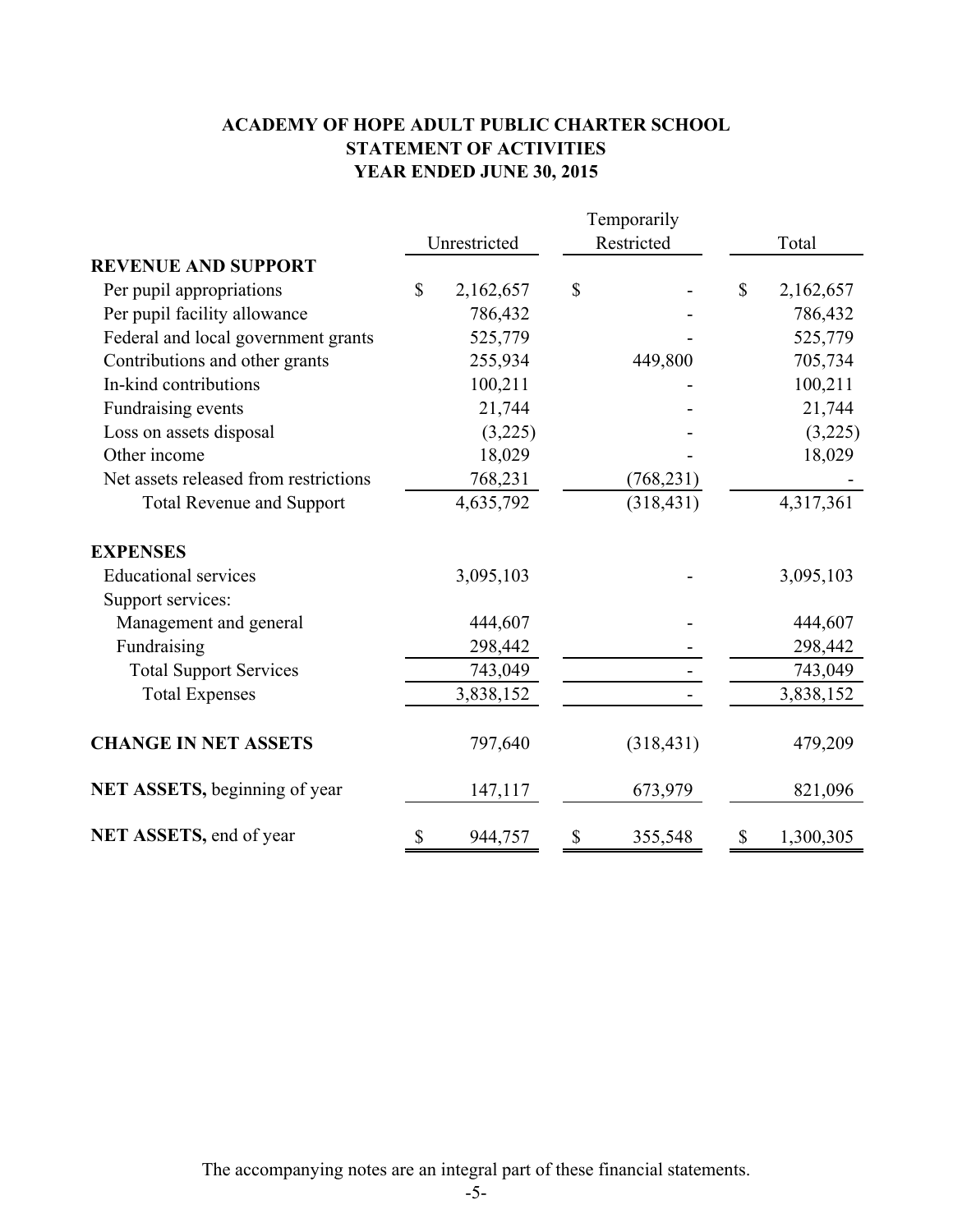#### **ACADEMY OF HOPE ADULT PUBLIC CHARTER SCHOOL STATEMENT OF FUNCTIONAL EXPENSES YEAR ENDED JUNE 30, 2016**

|                                         |                                |           |            | <b>Support Services</b>           |    |         |                 |              |
|-----------------------------------------|--------------------------------|-----------|------------|-----------------------------------|----|---------|-----------------|--------------|
|                                         | Educational<br><b>Services</b> |           | Management |                                   |    |         |                 | <b>Total</b> |
|                                         |                                |           |            | and General<br><b>Fundraising</b> |    |         | <b>Expenses</b> |              |
| <b>Personnel Costs</b>                  |                                |           |            |                                   |    |         |                 |              |
| <b>Salaries</b>                         | \$                             | 2,050,558 | \$         | 274,794                           | \$ | 68,657  | \$              | 2,394,009    |
| Payroll taxes                           |                                | 143,304   |            | 30,061                            |    | 4,700   |                 | 178,065      |
| Employee benefits                       |                                | 272,927   |            | 52,043                            |    | 8,391   |                 | 333,361      |
| <b>Total Personnel Costs</b>            |                                | 2,466,789 |            | 356,898                           |    | 81,748  |                 | 2,905,435    |
| <b>Direct Student Costs</b>             |                                |           |            |                                   |    |         |                 |              |
| Recruitment                             |                                | 186       |            |                                   |    |         |                 | 186          |
| Assessment materials/program evaluation |                                | 19,457    |            |                                   |    |         |                 | 19,457       |
| Student travel                          |                                | 29,188    |            |                                   |    |         |                 | 29,188       |
| Educational supplies and textbooks      |                                | 22,490    |            | 6,525                             |    |         |                 | 29,015       |
| <b>Total Direct Student Costs</b>       |                                | 71,321    |            | 6,525                             |    |         |                 | 77,846       |
| <b>General Expenses</b>                 |                                |           |            |                                   |    |         |                 |              |
| Administration fee                      |                                | 39,626    |            | 4,324                             |    | 1,213   |                 | 45,163       |
| Event services                          |                                | 28,117    |            | 958                               |    |         |                 | 29,075       |
| Professional fees                       |                                | 491,455   |            | 26,471                            |    | 223,056 |                 | 740,982      |
| Insurance                               |                                | 6,933     |            | 926                               |    | 212     |                 | 8,071        |
| Miscellaneous                           |                                | 1,760     |            | 727                               |    | 9,419   |                 | 11,906       |
| <b>Total General Expenses</b>           |                                | 567,891   |            | 33,406                            |    | 233,900 |                 | 835,197      |
| Occupancy                               |                                |           |            |                                   |    |         |                 |              |
| Rent                                    |                                | 327,122   |            | 54,374                            |    | 4,712   |                 | 386,208      |
| Depreciation and amortization           |                                | 187,149   |            | 14,437                            |    | 5,729   |                 | 207,315      |
| Maintenance and repairs                 |                                |           |            | 6,485                             |    |         |                 | 6,485        |
| Interest                                |                                | 28,184    |            | 3,761                             |    | 863     |                 | 32,808       |
| Utilities                               |                                | 11,612    |            | 1,550                             |    | 355     |                 | 13,517       |
| Janitorial                              |                                |           |            | 802                               |    |         |                 | 802          |
| <b>Total Occupancy Expense</b>          |                                | 554,067   |            | 81,409                            |    | 11,659  |                 | 647,135      |
| <b>Office Expense</b>                   |                                |           |            |                                   |    |         |                 |              |
| Dues, subscriptions, and fees           |                                | 26,037    |            | 13,062                            |    | 1,413   |                 | 40,512       |
| Office equipment rental and maintenance |                                | 9,978     |            | 2,196                             |    | 286     |                 | 12,460       |
| Supplies and materials                  |                                | 34,907    |            | 11,545                            |    | 488     |                 | 46,940       |
| Printing and postage                    |                                |           |            | 2,339                             |    | 6,705   |                 | 9,044        |
| Telephone/communication costs           |                                | 102,255   |            | 9,587                             |    | 3,092   |                 | 114,934      |
| <b>Total Office Expense</b>             |                                | 173,177   |            | 38,729                            |    | 11,984  |                 | 223,890      |
| <b>Total Expenses</b>                   | \$                             | 3,833,245 | \$         | 516,967                           | \$ | 339,291 | \$              | 4,689,503    |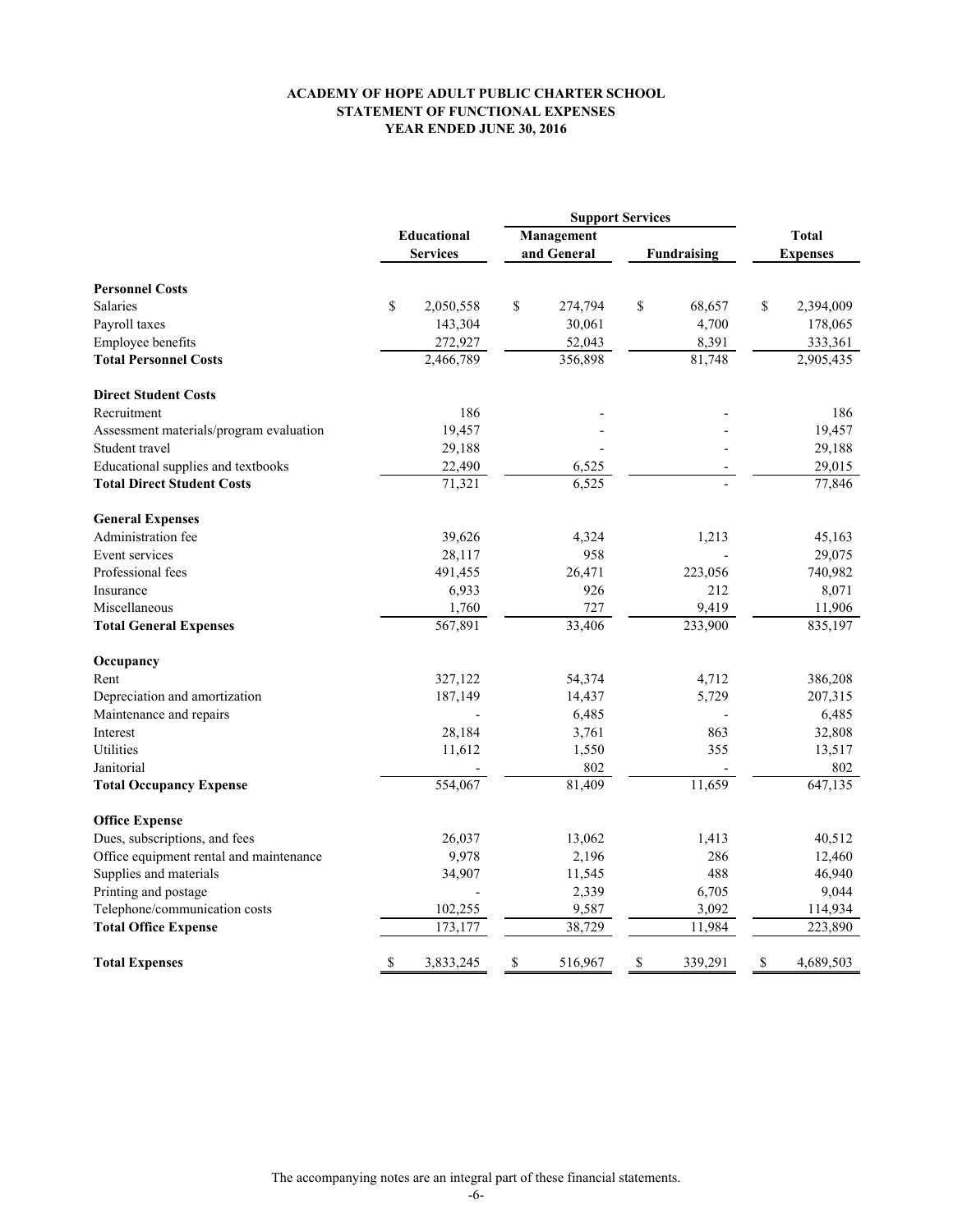#### **ACADEMY OF HOPE ADULT PUBLIC CHARTER SCHOOL STATEMENT OF FUNCTIONAL EXPENSES YEAR ENDED JUNE 30, 2015**

|                                         | <b>Support Services</b> |             |             |             |                    |                          |                 |           |
|-----------------------------------------|-------------------------|-------------|-------------|-------------|--------------------|--------------------------|-----------------|-----------|
|                                         |                         | Educational | Management  |             |                    |                          | <b>Total</b>    |           |
|                                         | <b>Services</b>         |             |             | and General | <b>Fundraising</b> |                          | <b>Expenses</b> |           |
| <b>Personnel Costs</b>                  |                         |             |             |             |                    |                          |                 |           |
| <b>Salaries</b>                         |                         |             |             |             |                    |                          |                 |           |
|                                         | \$                      | 1,738,503   | \$          | 233,557     | \$                 | 73,310                   | \$              | 2,045,370 |
| Payroll taxes                           |                         | 147,292     |             | 21,847      |                    | 6,217                    |                 | 175,356   |
| Employee benefits                       |                         | 232,137     |             | 30,275      |                    | 11,521                   |                 | 273,933   |
| <b>Total Personnel Costs</b>            |                         | 2,117,932   |             | 285,679     |                    | 91,048                   |                 | 2,494,659 |
| <b>Direct Student Costs</b>             |                         |             |             |             |                    |                          |                 |           |
| Recruitment                             |                         | 10,919      |             |             |                    |                          |                 | 10,919    |
| Assessment materials/program evaluation |                         | 12,599      |             | 989         |                    |                          |                 | 13,588    |
| Student assistance                      |                         | 26,480      |             |             |                    |                          |                 | 26,480    |
| Educational supplies and textbooks      |                         | 44,984      |             | 7,577       |                    | 16                       |                 | 52,577    |
| Student travel                          |                         | 3,053       |             | 133         |                    |                          |                 | 3,186     |
| <b>Total Direct Student Costs</b>       |                         | 98,035      |             | 8,699       |                    | 16                       |                 | 106,750   |
| <b>General Expenses</b>                 |                         |             |             |             |                    |                          |                 |           |
| Administration fee                      |                         | 29,013      |             | 3,891       |                    | 1,225                    |                 | 34,129    |
| Board fees                              |                         | 3,184       |             | 804         |                    | 1,677                    |                 | 5,665     |
| Event services                          |                         | 2,861       |             | 238         |                    | 9,883                    |                 | 12,982    |
| Professional fees                       |                         | 362,555     |             | 12,587      |                    | 176,913                  |                 | 552,055   |
| Insurance                               |                         | 8,200       |             | 1,100       |                    | 346                      |                 | 9,646     |
| Interest                                |                         | 522         |             | 705         |                    | 7                        |                 | 1,234     |
| Staff meetings                          |                         | 1,279       |             | 5,293       |                    | 215                      |                 | 6,787     |
| Volunteer support                       |                         | 3,262       |             |             |                    | $\overline{\phantom{a}}$ |                 | 3,262     |
| Miscellaneous                           |                         | 3,197       |             | 368         |                    | 27                       |                 | 3,592     |
| <b>Total General Expenses</b>           |                         | 414,073     |             | 24,986      |                    | 190,293                  |                 | 629,352   |
|                                         |                         |             |             |             |                    |                          |                 |           |
| Occupancy                               |                         |             |             |             |                    |                          |                 |           |
| Rent                                    |                         | 201,680     |             | 44,392      |                    | 2,725                    |                 | 248,797   |
| Depreciation and amortization           |                         | 109,755     |             | 17,939      |                    | 691                      |                 | 128,385   |
| Maintenance and repairs                 |                         | 10,976      |             | 885         |                    | 41                       |                 | 11,902    |
| Utilities                               |                         | 2,355       |             | 1,895       |                    | 31                       |                 | 4,281     |
| Janitorial                              |                         | 1,681       |             | 1,445       |                    | 23                       |                 | 3,149     |
| Moving expense                          |                         | 5,078       |             | 2,044       |                    | 80                       |                 | 7,202     |
| <b>Total Occupancy Expense</b>          |                         | 331,525     |             | 68,600      |                    | 3,591                    |                 | 403,716   |
| <b>Office Expenses</b>                  |                         |             |             |             |                    |                          |                 |           |
| Dues, subscriptions, and fees           |                         | 20,950      |             | 19,364      |                    | 1,564                    |                 | 41,878    |
| Office equipment rental and maintenance |                         | 7,401       |             | 3,726       |                    | 191                      |                 | 11,318    |
| Supplies and materials                  |                         | 10,118      |             | 12,182      |                    | 1,044                    |                 | 23,344    |
| Payroll services                        |                         | 8,144       |             | 1,092       |                    | 344                      |                 | 9,580     |
| Printing and postage                    |                         | 5,628       |             | 1,469       |                    | 8,174                    |                 | 15,271    |
| Telephone/communication costs           |                         | 81,297      |             | 18,810      |                    | 2,177                    |                 | 102,284   |
| <b>Total Office Expense</b>             |                         | 133,538     |             | 56,643      |                    | 13,494                   |                 | 203,675   |
| <b>Total Expenses</b>                   | $\mathbb S$             | 3,095,103   | $\mathbb S$ | 444,607     | $\mathbb S$        | 298,442                  | \$              | 3,838,152 |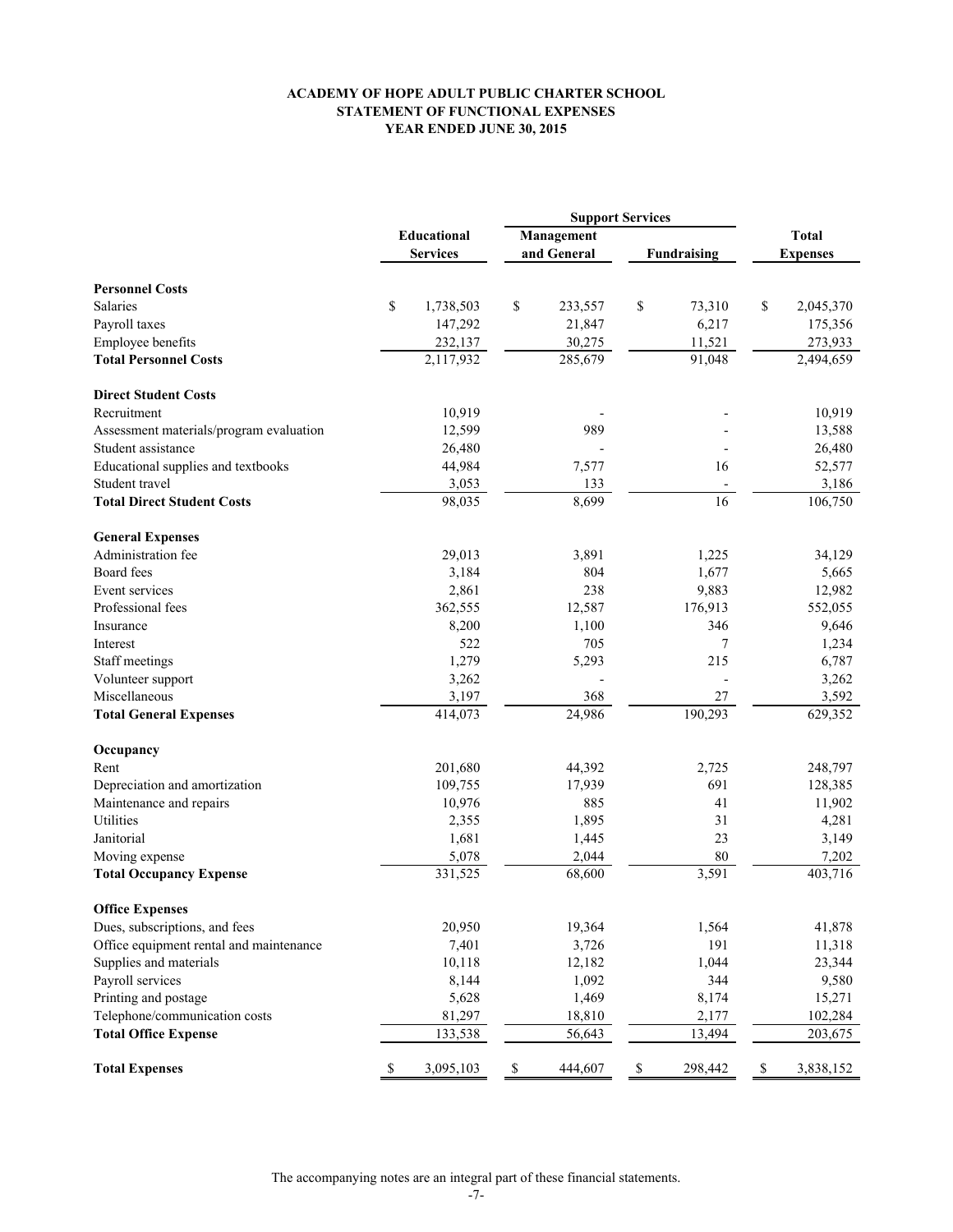#### **ACADEMY OF HOPE ADULT PUBLIC CHARTER SCHOOL STATEMENTS OF CASH FLOWS YEARS ENDED JUNE 30, 2016 AND 2015**

|                                                           |    | 2016       | 2015 |            |
|-----------------------------------------------------------|----|------------|------|------------|
| <b>CASH FLOWS FROM OPERATING ACTIVITIES</b>               |    |            |      |            |
| Change in net assets                                      | \$ | 292,009    | \$   | 479,209    |
| Adjustments to reconcile change in net assets to net cash |    |            |      |            |
| provided by operating activities:                         |    |            |      |            |
| Depreciation and amortization expense                     |    | 207,315    |      | 128,385    |
| Loss on assets disposal                                   |    |            |      | 3,225      |
| Decrease (increase) in operating assets:                  |    |            |      |            |
| Accounts receivable                                       |    | (12,800)   |      | (4,663)    |
| Grants receivable                                         |    | 129,287    |      | 324,431    |
| Prepaid expenses                                          |    | 33,390     |      | (32, 932)  |
| Deposits                                                  |    | (78, 713)  |      | (13,909)   |
| Increase (decrease) in operating liabilities:             |    |            |      |            |
| Accounts payable                                          |    | 305,386    |      | 16,029     |
| Accrued expenses                                          |    | 55,187     |      | 98,156     |
| Deferred revenue                                          |    | (3,125)    |      | 3,125      |
| Net Cash Provided by Operating Activities                 |    | 927,936    |      | 1,001,056  |
| <b>CASH FLOWS FROM INVESTING ACTIVITIES</b>               |    |            |      |            |
| Purchases of property and equipment                       |    | (591,201)  |      | (442, 738) |
| Proceeds from sale of property and equipment              |    |            |      | 2,700      |
| Net Cash Used By Investing Activities                     |    | (591,201)  |      | (440, 038) |
| <b>CASH FLOWS FROM FINANCING ACTIVITIES</b>               |    |            |      |            |
| Principal payments on note payable                        |    | (6, 843)   |      | (50,209)   |
| Debt issuance costs incurred                              |    | (114, 857) |      |            |
| Principal payments on capital leases                      |    | (8,242)    |      | (6,045)    |
| Net Cash Provided By (Used By) Financing Activities       |    | (129, 942) |      | (56, 254)  |
| NET INCREASE IN CASH AND CASH                             |    |            |      |            |
| <b>EQUIVALENTS</b>                                        |    | 206,793    |      | 504,764    |
| CASH AND CASH EQUIVALENTS - beginning of year             |    | 754,391    |      | 249,627    |
| CASH AND CASH EQUIVALENTS - end of year                   |    | 961,184    | \$   | 754,391    |
| SUPPLEMENTAL INFORMATION                                  |    |            |      |            |
| Cash paid for interest                                    | S. | 32,808     |      | 1,234      |
| SUPPLEMENTAL DISCLOSURE OF NONCASH                        |    |            |      |            |
| <b>INFORMATION</b>                                        |    |            |      |            |
| Acquisition of equipment under capital lease              | S  |            |      | 42,441     |
| Acquisition of property and equipment by debt proceeds    | \$ | 4,086,114  |      |            |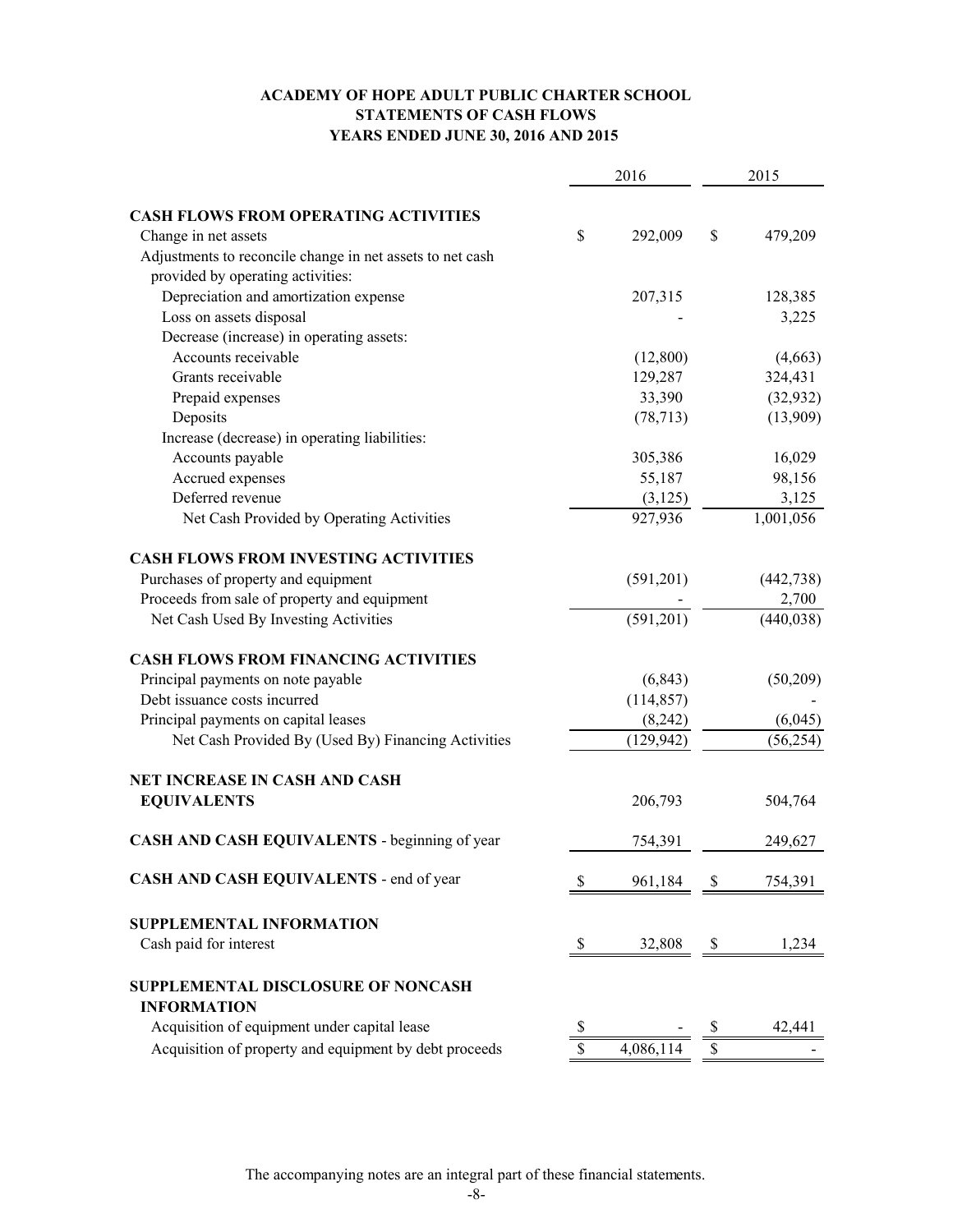## **NOTE A – NATURE OF ORGANIZATION**

Academy of Hope Adult Public Charter School ("AOH") was incorporated on May 30, 1990 as a tax-exempt, not-for-profit organization under Section 501(c)(3) of the Internal Revenue Code (the "Code"), as determined in an exemption letter dated September 12, 1991. Contributions to AOH are tax-deductible, within the limits described by the Code.

AOH's mission it to provide high quality education and services that change lives and improve our communities. At the heart of AOH's programs are core academic classes that range from beginning literacy skills through preparation for a secondary credential (GED or National External Diploma Program) to college preparation and dual enrollment with a local college. AOH supplements these classes with computer literacy, career development and case management services. Our career development program includes career exploration, job search assistance and certifications (MOS, IC3, Food Handlers and Customer Service).

Each year AOH serves over 500 adults in the District of Columbia, 18 years old to 65 and older, who want to earn a high school credential or who need to improve their basic skills to qualify for job training or further education. AOH is supported by a combination of public charter school funding, donations and grants from foundations, corporations, individuals, government grants, and program service fees

## **NOTE B – SUMMARY OF SIGNIFICANT ACCOUNTING POLICIES**

## Basis of Accounting

AOH's financial statements are maintained on the accrual basis of accounting. Therefore, revenues and related assets are recognized when earned, and expenses and related liabilities are recognized as obligations are incurred.

## Financial Statement Presentation

Financial statement presentation follows Financial Standards Accounting Board ("FASB") Accounting Standards Codification ("ASC") Topic *Not-for-Profit-Entities*. In accordance with the topic, AOH is required to report information regarding its financial position and activities according to three classes of net assets. Accordingly, the net assets of AOH and changes therein are classified and reported as follows:

*Unrestricted Net Assets* – Net assets not subject to donor-imposed stipulations.

*Temporarily Restricted Net Assets* – Net assets subject to donor-imposed stipulations that may or will be met by either actions of AOH and/or the passage of time.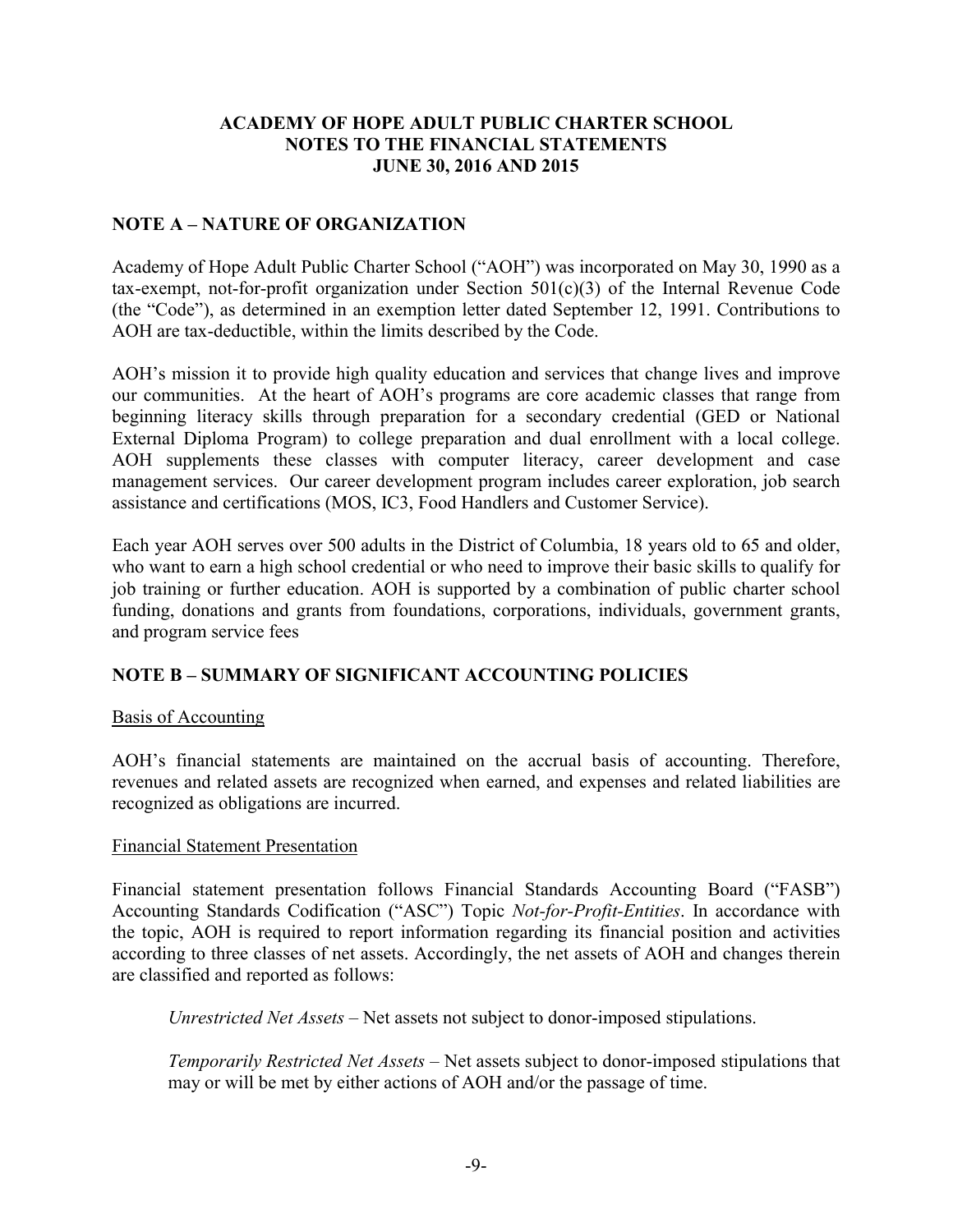## **NOTE B - SUMMARY OF SIGNIFICANT ACCOUNTING POLICIES** - continued

#### Financial Statement Presentation - continued

When a restriction expires, temporarily restricted net assets are reclassified to unrestricted net assets and are reported in the statements of activities as net assets released from restrictions.

*Permanently Restricted Net Assets* - Net assets subject to donor-imposed stipulations that they be maintained permanently by AOH. There were no permanently restricted net assets as of June 30, 2016 and 2015.

#### Cash and Cash Equivalents

For purposes of the statement of cash flows, AOH considers all highly liquid funds, including money market accounts purchased with original maturities of three months or less, to be cash equivalents.

#### Accounts and Grants Receivable

Accounts and grants receivable are recorded when promised or when related expenses have been incurred, and represent claims against third parties that will be settled in cash. Accounts and grants receivable are reported net of an allowance for doubtful accounts, if any. The allowance for doubtful accounts, if any, is estimated based on historical collection trends, the age of outstanding receivable and existing economic conditions. If actual experience changes, revisions to the allowance may be necessary. Past due grants receivable are written off when internal collection efforts have been unsuccessful in collecting the amount due. As of June 30, 2016 and 2015, the majority of the receivables are due from governmental agencies. Due to the nature of funding from the federal government and the District of Columbia, management believes that all receivables will be collected. Therefore, no allowance for doubtful accounts has been recorded.

#### Property and Equipment

Property and equipment valued in excess of \$1,000 are capitalized and recorded at cost, if purchased, and estimated fair value, if donated. Depreciation is computed using the straight-line method over the estimated useful lives of the assets, which ranges from 2 to 39 years. When assets are sold or otherwise disposed of, the asset and related accumulated depreciation and amortization are removed from the accounts, and any remaining gain or loss is included in operations. Leasehold improvements are amortized over the lesser of their useful life or the lease term. Repairs and maintenance are charged to expense when incurred.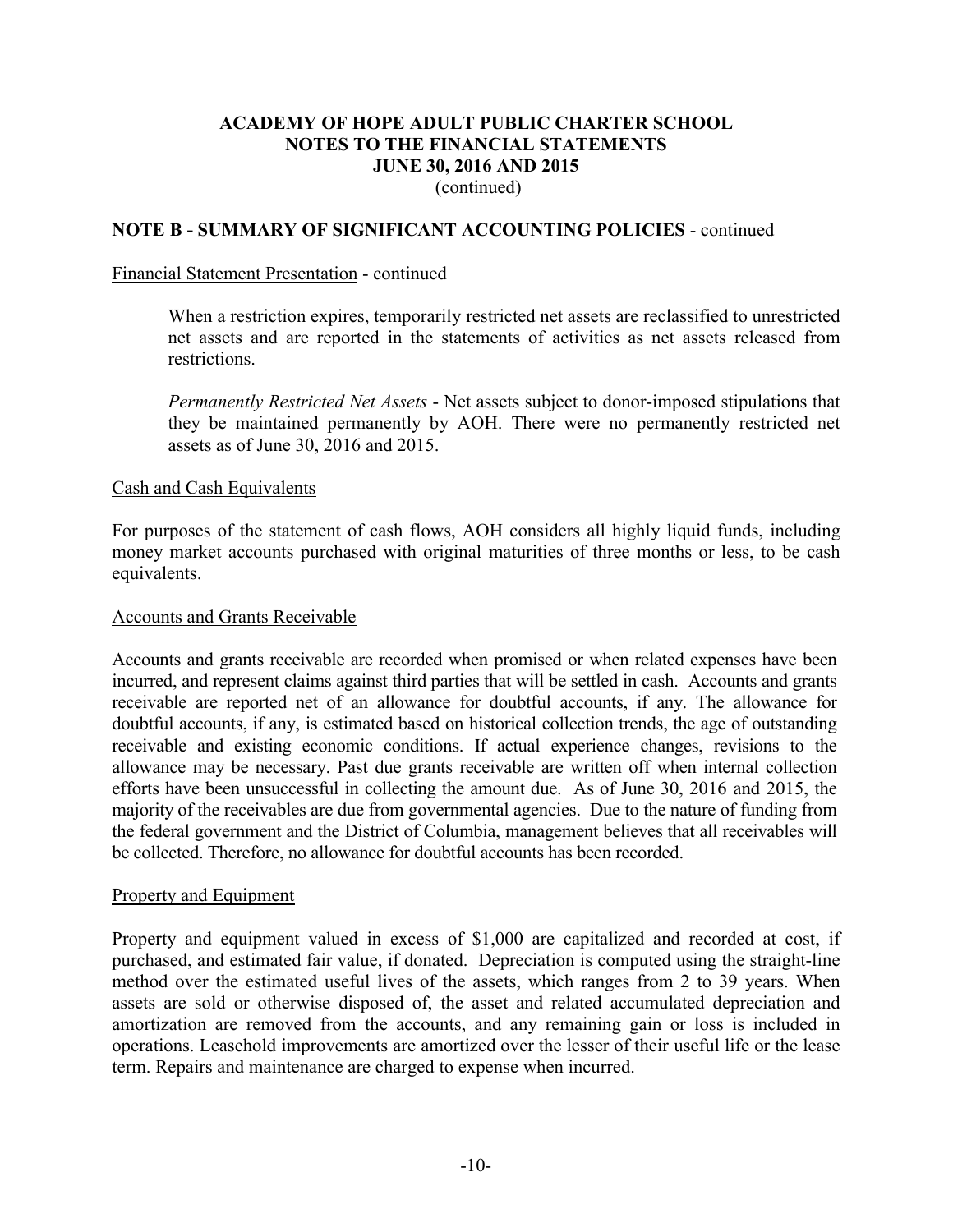## **NOTE B - SUMMARY OF SIGNIFICANT ACCOUNTING POLICIES** - continued

#### Debt Issuance Costs

Issuance costs incurred in securing debt have been capitalized. These costs are amortized over the remaining period of the loan, which approximates the effective interest method.

#### Revenue Recognition

Contributions received are recorded as increases in unrestricted, temporarily restricted or permanently restricted net assets, depending on the existence and/or nature of any donor restrictions. When a restriction expires (that is, when a stipulated time restriction ends or the purpose of the restriction is accomplished), temporarily restricted net assets are reclassified to unrestricted net assets and reported in the statement of activities as net assets released from restrictions.

Per pupil appropriated revenue is recognized during the period for which the associated education services are provided. Per pupil appropriations includes \$49,127 and \$0 for special education enhancements for the years ended June 30, 2016 and 2015, respectively.

Government grants are recognized during the period in which the work is performed. Accordingly, grant funds received in the current fiscal year, for work to be performed in the next fiscal year are recorded as deferred revenue.

#### In-kind Contributions

In-kind contributions are recorded at fair value of the services or items received. AOH recognizes in-kind contributions that create or enhance non-financial assets or require specialized skills and are provided by individuals who possess those skills, and would typically need to be purchased if not provided by donation.

#### Functional Allocation of Expenses

The costs of providing AOH's various programs and supporting services have been summarized on a functional basis in the accompanying statement of activities. Accordingly, certain costs have been allocated among the programs, fundraising and supporting services benefited.

#### Use of Estimates

The preparation of financial statements in conformity with accounting principles generally accepted in the United States of America requires management to make certain estimates and assumptions.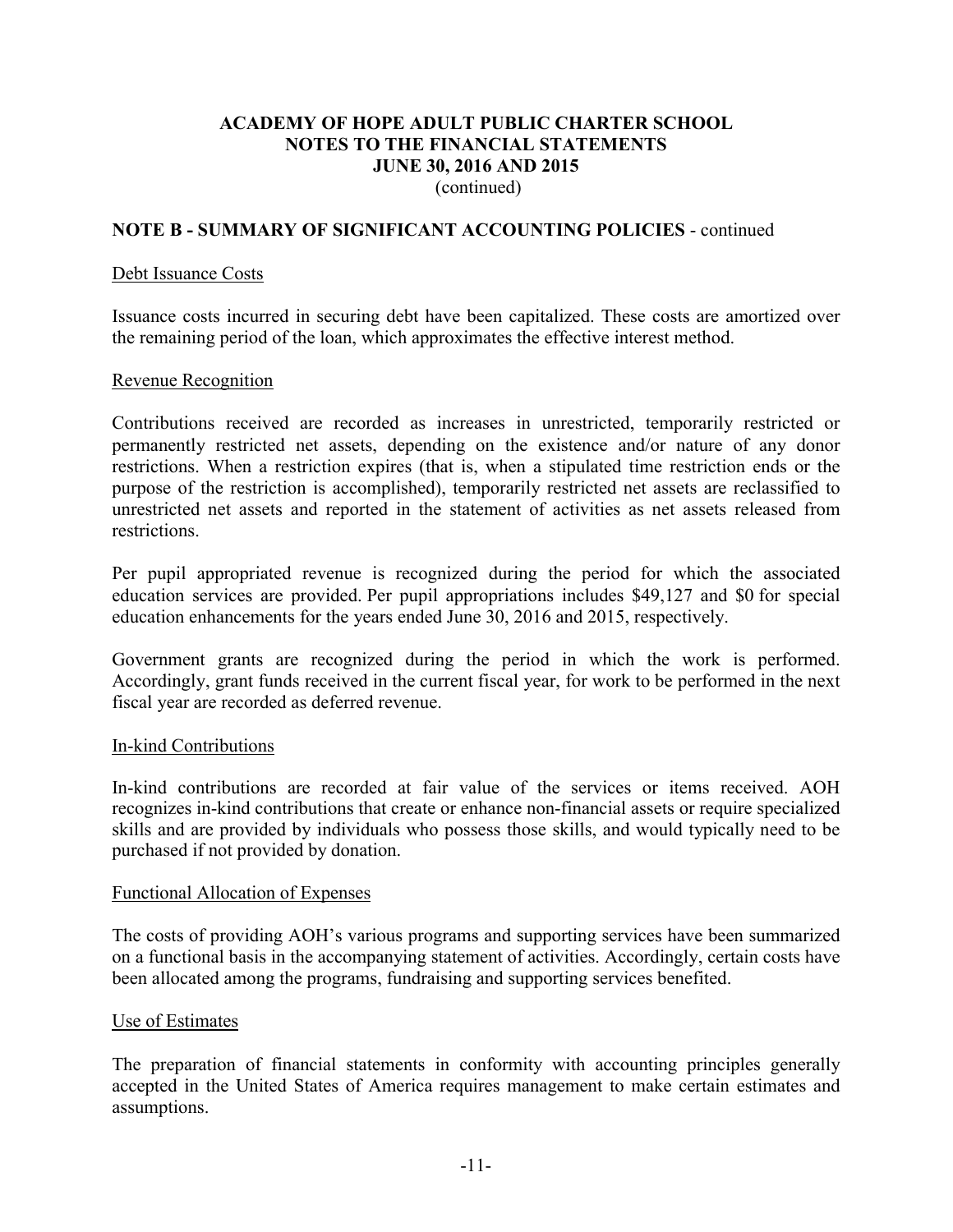## **NOTE B - SUMMARY OF SIGNIFICANT ACCOUNTING POLICIES** - continued

#### Use of Estimates - continued

These estimates affect the reported amounts of assets and liabilities, the disclosure of contingent assets and liabilities at the date of the financial statements, and the reported amounts of revenue and expenses during the reporting period. Actual results could differ from these estimates.

## **NOTE C – INCOME TAX**

AOH is a 501(c)(3) tax-exempt organization under Section 501(a) of the Internal Revenue Code. AOH is, however, subject to tax on business income unrelated to its exempt purpose. AOH is also exempt from the District of Columbia sales and property taxes. AOH files information returns as required.

AOH believes that it has appropriate support for any tax positions taken, and as such, does not have any uncertain tax positions that are material to the financial statements or that would have an effect on its tax-exempt status. There are no unrecognized tax benefits or liabilities that need to be recorded

AOH's information returns are subject to examination by the Internal Revenue Service ("IRS") for a period of three years from the date they were filed, except under certain circumstances. The Form 990 information returns for the years 2012 through 2014 are open for a tax examination by the IRS, although no request has been made as of the date of these financial statements.

## **NOTE D – PROPERTY AND EQUIPMENT**

Construction in progress includes on-going renovation, construction, and building improvements projects as of June 30, 2016. Amortization expense and accumulated amortization on capital lease equipment totaled \$8,488 and \$11,487 as of June 30, 2016, respectively, and \$5,024 and \$2,999 as of June 30, 2015, respectively. Depreciation and amortization expense for the years ended June 30, 2016 and 2015 totaled \$198,827 and \$123,361 respectively.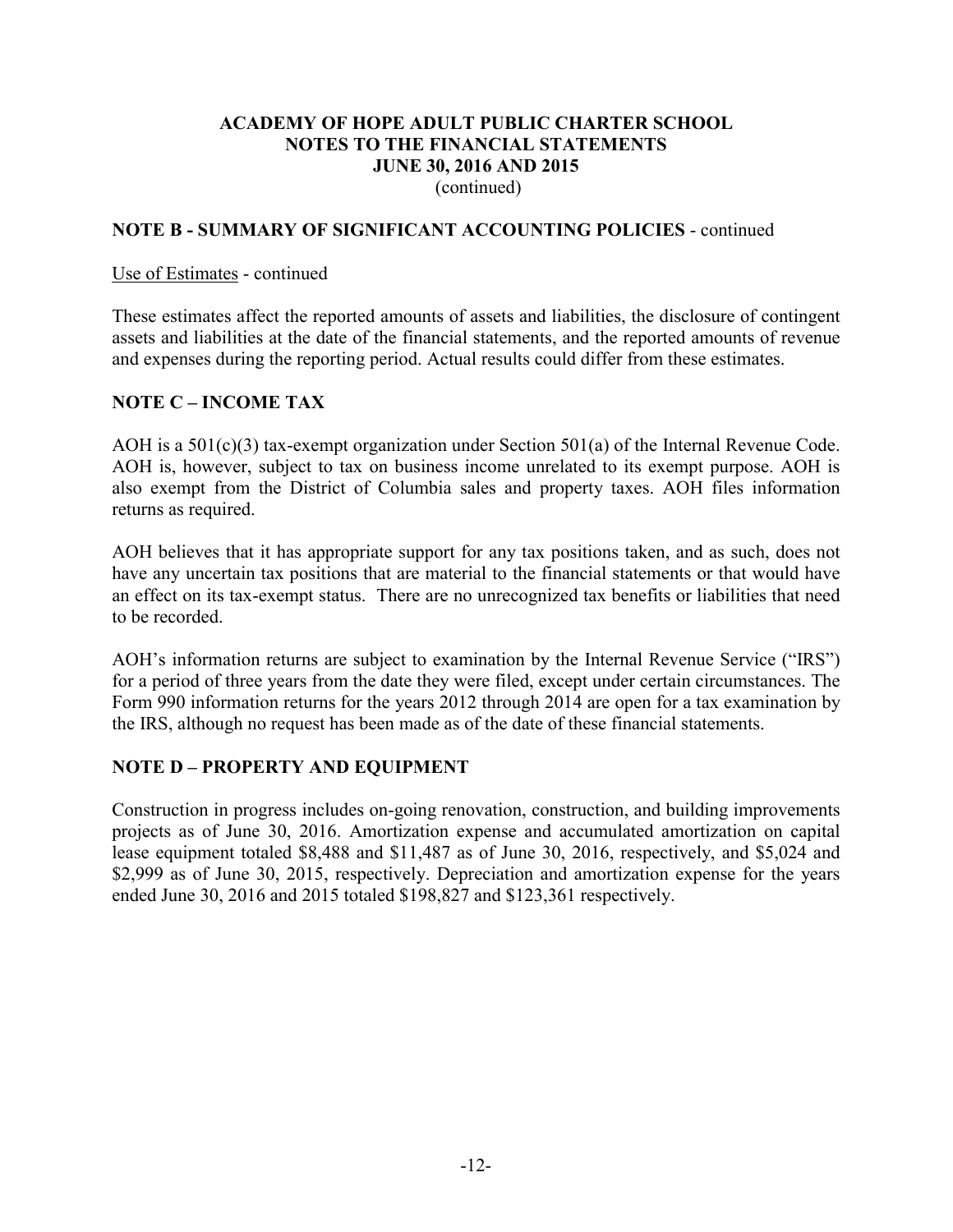## **NOTE D – PROPERTY AND EQUIPMENT** - continued

Property and equipment consists of the following as of June 30, 2016 and 2015:

|                                | 2016            | 2015 |           |
|--------------------------------|-----------------|------|-----------|
| Land                           | 1,660,000<br>\$ | \$   |           |
| <b>Building</b>                | 2,940,000       |      |           |
| Construction in progress       | 273,926         |      |           |
| Furniture and equipment        | 612,620         |      | 582,683   |
| Leasehold improvements         | 348,892         |      | 348,892   |
| Leased equipment               | 42,441          |      | 42,441    |
| Vehicle                        | 2,000           |      |           |
| Subtotal                       | 5,879,879       |      | 974,016   |
| Less: accumulated depreciation |                 |      |           |
| and amortization               | (700, 091)      |      | (493,734) |
| Property and Equipment, Net    | 5,179,788       | \$   | 480,282   |

#### **NOTE E – CAPITAL LEASES**

AOH leases two copiers under capital lease agreements signed in September 2014, and April 2015, respectively. The lease agreements expire in September 2020 and March 2020, respectively. Both leased assets are capitalized at a combined cost of \$42,441. Capital lease obligations totaled \$31,890 and \$40,133, as of June 30, 2016 and 2015, respectively.

Minimum future lease payments under capital leases are due as follows for the years ending June 30:

| 2017                                        | 10,050  |
|---------------------------------------------|---------|
| 2018                                        | 9,611   |
| 2019                                        | 9,611   |
| 2020                                        | 5,689   |
|                                             |         |
| Net minimum lease payments                  | 34,961  |
| Amount representing interest                | (3,071) |
|                                             |         |
| Present Value of Net Minimum Lease Payments | 31,890  |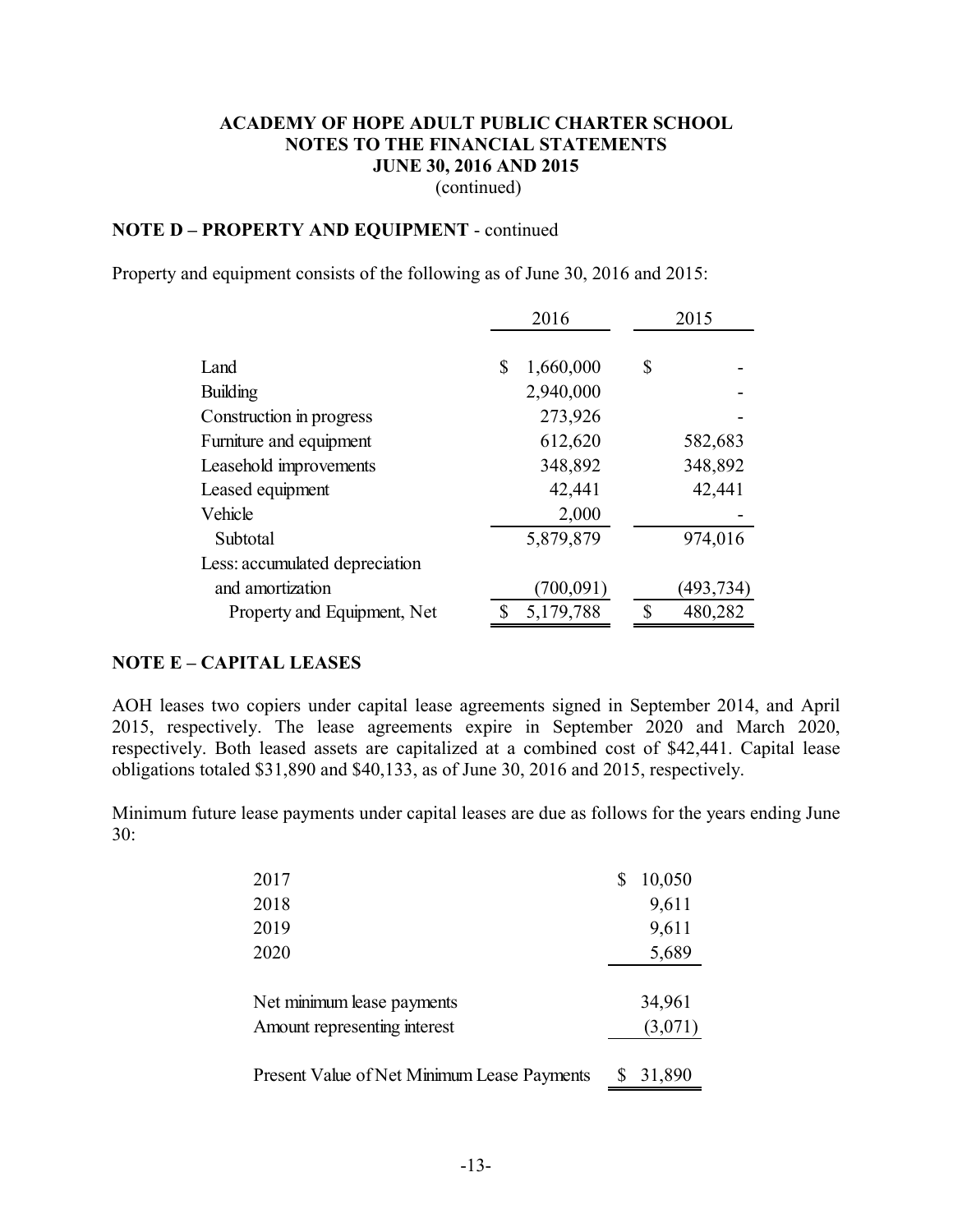(continued)

## **NOTE F – DEBT ISSUANCE COSTS**

The following is a summary of debt issuance costs as of June 30, 2016:

| Debt issuance costs              | 114,857 |
|----------------------------------|---------|
| Less: allowance for amortization | (957)   |
| Debt Issuance Costs, Net         | 113,900 |

Amortization expense totaled \$957 for the year ended June 30, 2016.

## **NOTE G – NOTE PAYABLE AND LINES OF CREDIT**

#### Term Note

In April 2016, AOH obtained a \$4,140,000 term note from PNC Bank (the "Bank") to acquire property. The note is secured by AOH's personal property. The note will initially bear interest at the Bank's prime from April 15, 2016 through January 1, 2017. As of June 30, 2016, the Bank's prime rate was 3.5% per annum. During this period, interest only shall be due and payable monthly. Commencing as of January 1, 2017, the note will convert to a fixed interest rate, and shall bear interest at a rate per annum equal to the rate as then offered by the Bank, for a term of not less than 51 months. Commencing on February 1, 2017, and continuing on the 1<sup>st</sup> day of each month thereafter, principal and interest shall be payable in equal monthly installments in an amount sufficient to amortize the outstanding principal over a 25 year term. The note is scheduled to mature April 15, 2021. The outstanding balance on the note totaled \$4,133,157 as of June 30, 2016.

Debt covenants contain certain restrictive, financial, and non financial covenants. In the opinion of management, AOH has complied with the required covenants.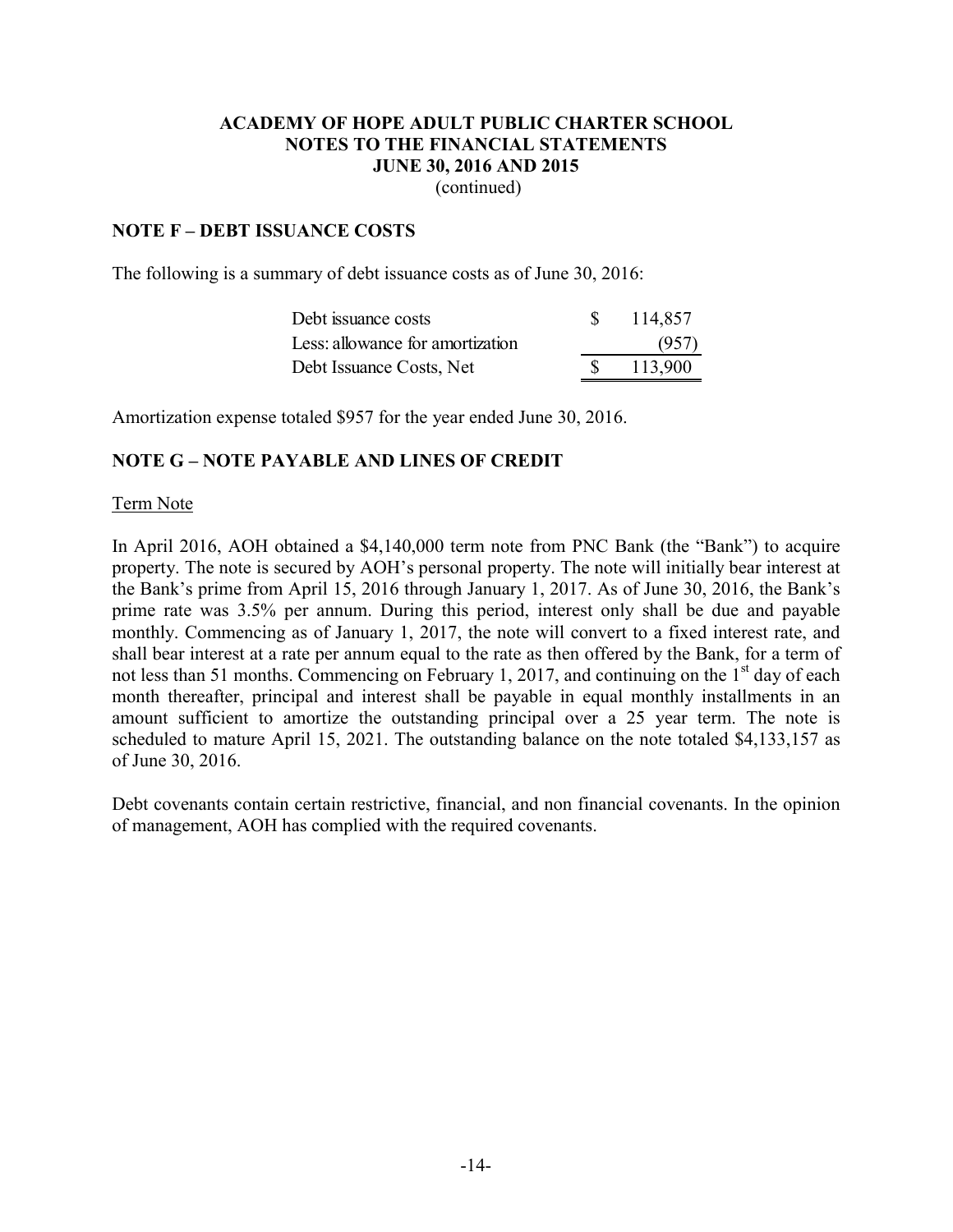## **NOTE G – NOTE PAYABLE AND LINES OF CREDIT** – continued

Future principal payments on the note are due as follows for the years ending June 30:

| 2017       | \$<br>43,435 |
|------------|--------------|
| 2018       | 106,862      |
| 2019       | 110,663      |
| 2020       | 114,599      |
| 2021       | 118,674      |
| Thereafter | 3,638,924    |
| Total      | 4,133,157    |

#### Lines of Credit

As part of the term note above, AOH obtained a \$500,000 committed revolving line of credit from the Bank to be used for AOH's property renovations on the building located at  $2315 \, 18^{th}$ Place NE, Washington, DC. The line of credit expires in April 2017, or such later date as designated by the Bank, and accrues interest at the Bank's prime rate per annum, which was 3.5% per annum as of June 30, 2016. Principal and interest payments are due quarterly. The outstanding balance on the line of credit was \$174,663 as of June 30, 2016.

AOH also has an additional \$200,000 line of credit with the Bank that expires in February 2017, and bears interest at a rate of 4.5% per annum.

AOH has a \$350,000 unsecured line of credit with Capital One Bank with an annual interest rate of prime plus 1.8% per annum, which was 5.30% as of June 30, 2016. The line of credit expires in April 2017. There were no outstanding balances on both lines of credit as of June 30, 2016 and 2015, respectively.

## **NOTE H – IN-KIND CONTRIBUTIONS**

Individuals and other groups contribute substantial amounts of materials and services to support the mission of AOH. To the extent that contributions of materials made are objectively measurable and represent program or support expenditures that would otherwise be incurred by AOH, they would be reflected in both public support and program expense in the accompanying financial statements. With respect to donated services and materials, AOH recorded contributions and corresponding expenses for the fair value totaling \$2,000 and \$100,211, respectively for the years ended June 30, 2016 and 2015.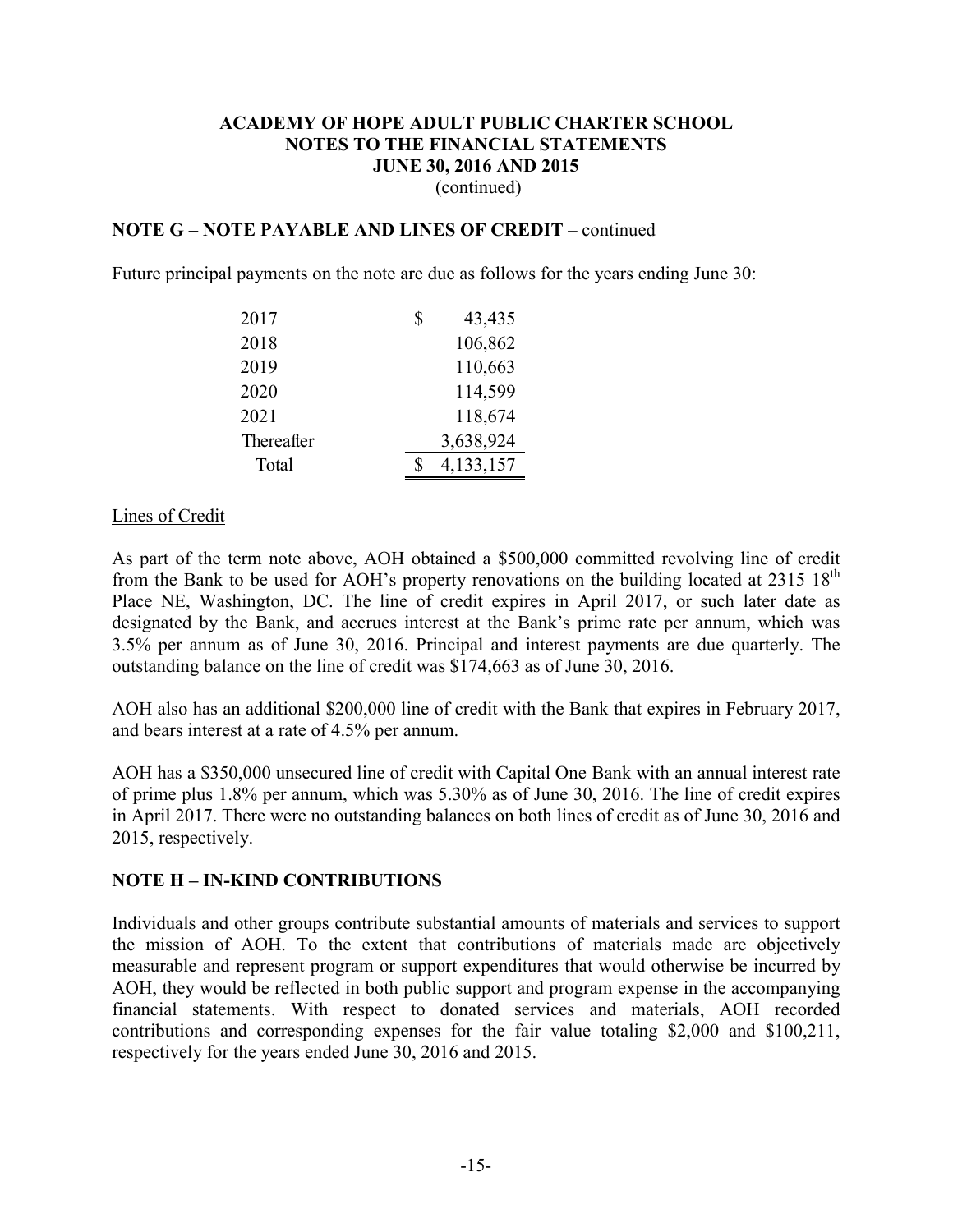#### **NOTE I – CONCENTRATION OF RISK**

AOH receives a substantial amount of funding from the District of Columbia based on student enrollment according to the Uniform per Student Funding Formula developed by the Mayor and City Council. For the years ended June 30, 2016 and 2015, AOH recognized revenue received from the District of Columbia Board of Education totaling \$3,914,135 and \$2,949,089, respectively. Reduction of this source of support would have a significant impact on AOH's programs and activities.

AOH maintains cash balances at financial institutions deemed to be creditworthy. Balances are insured by the Federal Deposit Insurance Corporation ("FDIC") up to \$250,000, per financial institution. Cash balances, may at times exceed the FDIC limit; however, AOH believes it is not exposed to any significant credit risk on cash or cash equivalents.

## **NOTE J – OPERATING LEASES**

AOH subleased office space from an unrelated private party located at 601 Edgewood Street, NE in Washington, DC under an operating sublease agreement that commenced on December 15, 2006 and expired in July 2016. Monthly rental payments under this sublease were \$5,837. AOH also had an additional 1,926 square feet located at 635 Edgewood Street, NE in Washington, DC under the above sublease agreement.

AOH also subleases office space from an unrelated private party located at 421 Alabama Avenue, SE in Washington, DC. The sublease agreement commenced on August 8, 2015, and expires on September 14, 2017. Monthly rental payments under this sublease were \$17,405 through September 2015, after which a three percent increase is applied each September for the remainder of the lease term.

Total rent expense for the years ended June 30, 2016 and 2015 totaled \$386,208 and \$248,797, respectively.

The future minimum lease payments due under these subleases are as follows:

| 2017  | 226,316 |
|-------|---------|
| 2018  | 36,925  |
| Total | 263,241 |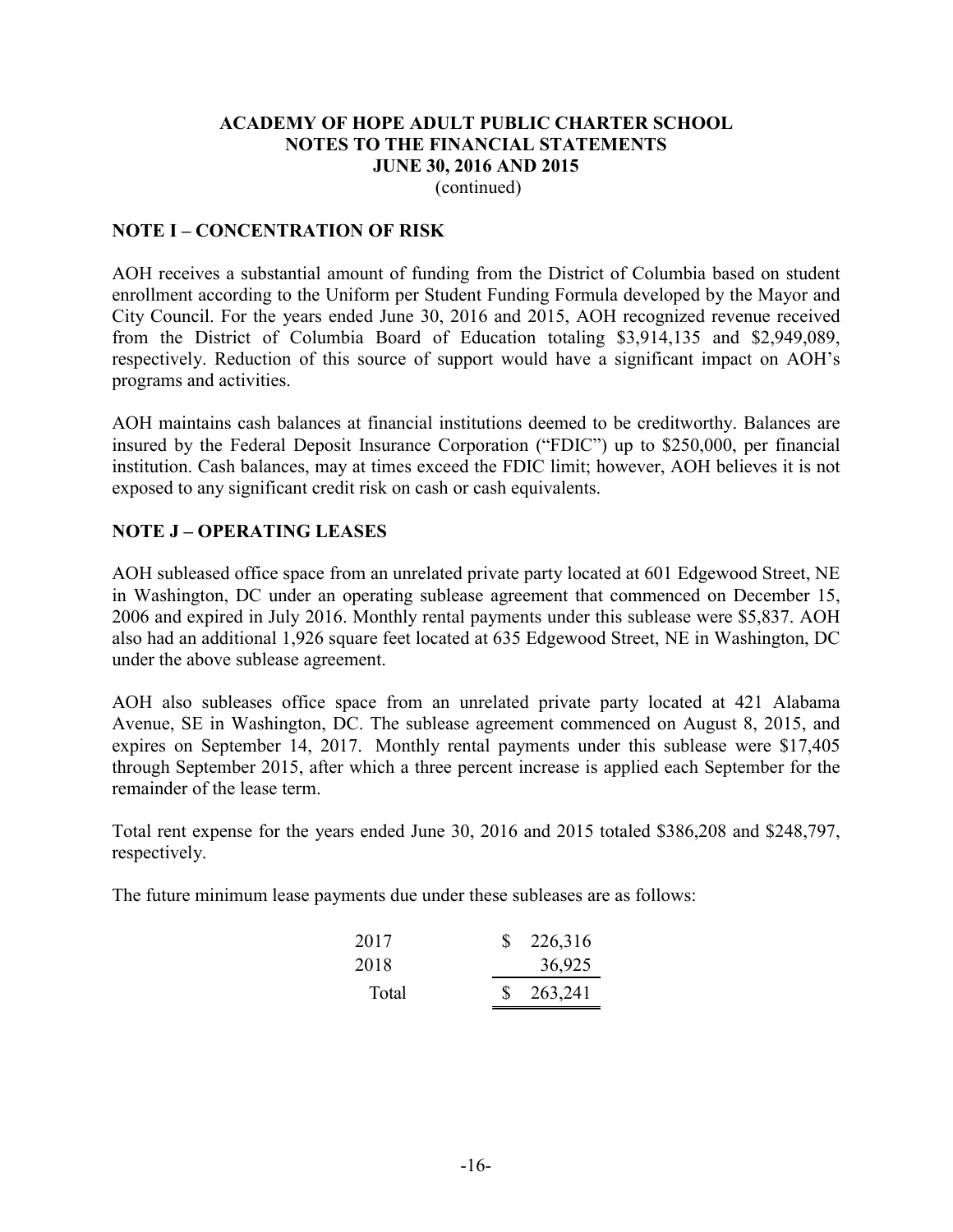#### **NOTE K – TEMPORARILY RESTRICTED NET ASSETS**

Temporarily restricted net assets at June 30, 2016 and 2015, were restricted for the following purposes:

|                                            | 2016 |        | 2015 |         |
|--------------------------------------------|------|--------|------|---------|
| Career Pathways                            | \$   |        | \$   | 72,722  |
| Policy and advocacy                        |      |        |      | 43,496  |
| Feasibility Study and Ward 8 Career Center |      |        |      | 132,330 |
| Career support                             |      | 30,000 |      | 30,000  |
| Time restricted                            |      | 51,000 |      | 77,000  |
| Total                                      |      | 81,000 |      | 355,548 |

#### **NOTE L – RETIREMENT PLAN**

AOH established a 403(b) defined contribution retirement plan for the benefit of its eligible employees. AOH makes a discretionary matching contribution to the plan each year. AOH contributed \$22,047 and \$9,846, respectively for the years ended June 30, 2016 and 2015, respectively.

## **NOTE M** - **SUBSEQUENT EVENTS**

In July 2016, AOH moved to a new school location in which it had purchased a building prior to June 30, 2016. In preparing these financial statements, AOH's management has evaluated events and transactions for potential recognition or disclosure through December 12, 2016, which is the date the financial statements were available to be issued. There were no additional events or transactions that were discovered during the evaluation of subsequent events that required recognition or additional disclosure.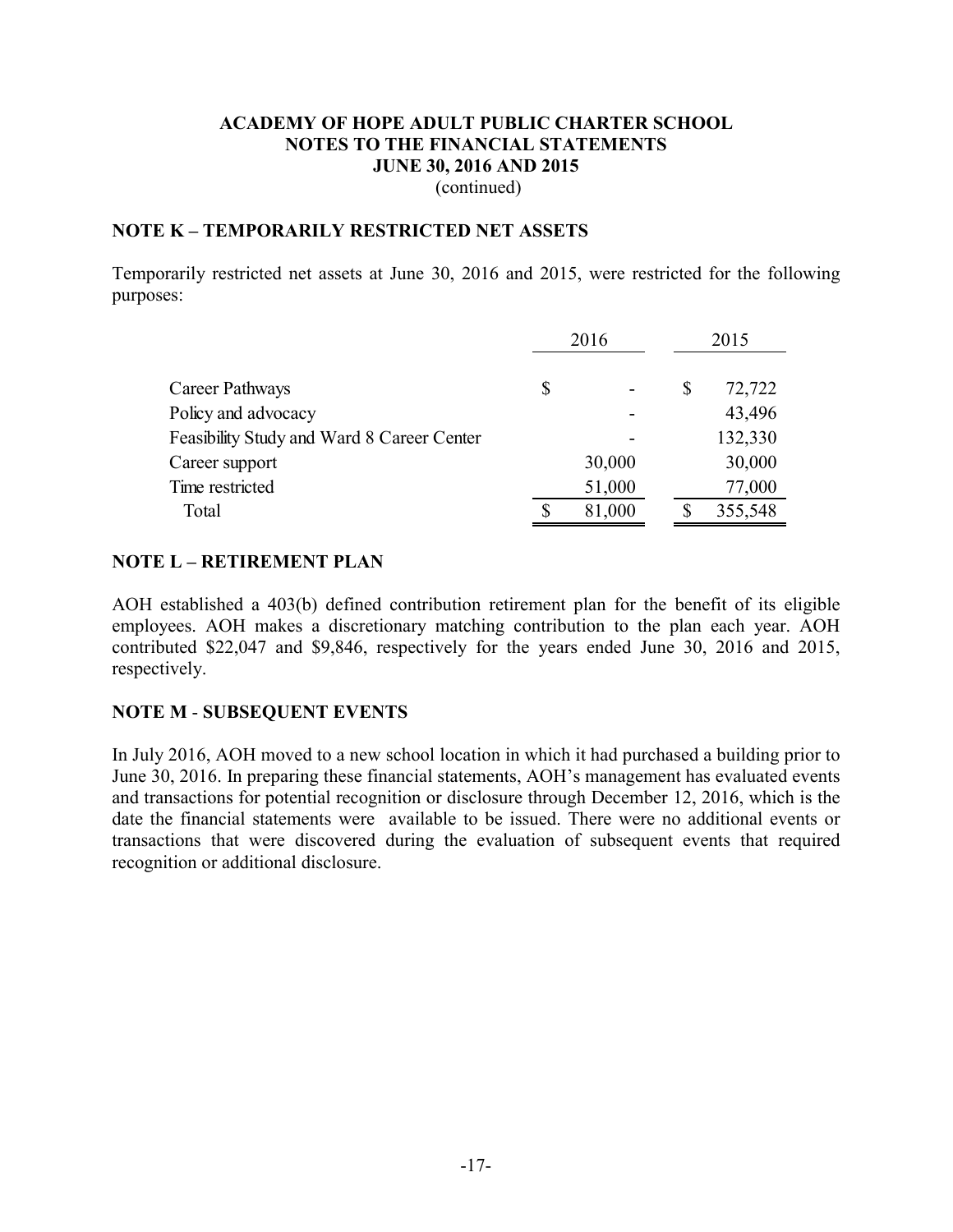

## **Independent Auditor's Report on Internal Control over Financial Reporting and on Compliance and Other Matters Based on an Audit of Financial Statements Performed in Accordance With** *Government Auditing Standards*

To the Board of Trustees Academy of Hope Adult Public Charter School Washington, DC

We have audited, in accordance with the auditing standards generally accepted in the United States of America and the Standards applicable to financial audits contained in *Government Auditing Standards*, issued by the Comptroller General of the United States, the financial statements of Academy of Hope Adult Public Charter School ("AOH"), a nonprofit organization, which comprise the statement of financial position as of June 30, 2016, and the related statements of activities, functional expenses, and cash flows for the year then ended, and the related notes to the financial statements, and have issued our report thereon dated December 12, 2016.

## **Internal Control over Financial Reporting**

In planning and performing our audit of financial statements, we considered AOH's internal control over financial reporting (internal control) to determine the audit procedures that are appropriate in the circumstances for the purpose of expressing our opinion on the financial statements, but not for the purpose for expressing an opinion on the effectiveness of AOH's internal control. Accordingly, we do not express an opinion on the effectiveness of AOH's internal control.

A *deficiency in internal control* exists when the design or operation of a control does not allow management or employees, in the normal course of performing their assigned functions, to prevent, or detect and correct, misstatements on a timely basis. A *material weakness* is a deficiency, or a combination of deficiencies, in internal control such that there is a reasonable possibility that a material misstatement of the entity's financial statements will not be prevented, or detected and corrected on a timely basis. A s*ignificant deficiency* is a deficiency, or a combination of deficiencies, in internal control that is less severe than a material weakness, yet important enough to merit attention by those charged with governance.

Our consideration of internal control over financial reporting was for the limited purpose described in the first paragraph of this section and was not designed to identify all deficiencies in internal control over financial reporting that might be material weaknesses or significant deficiencies. Given these limitations, during our audit we did not identify any deficiencies in internal control that we consider to be material weaknesses. However, material weaknesses may exist that not been identified.